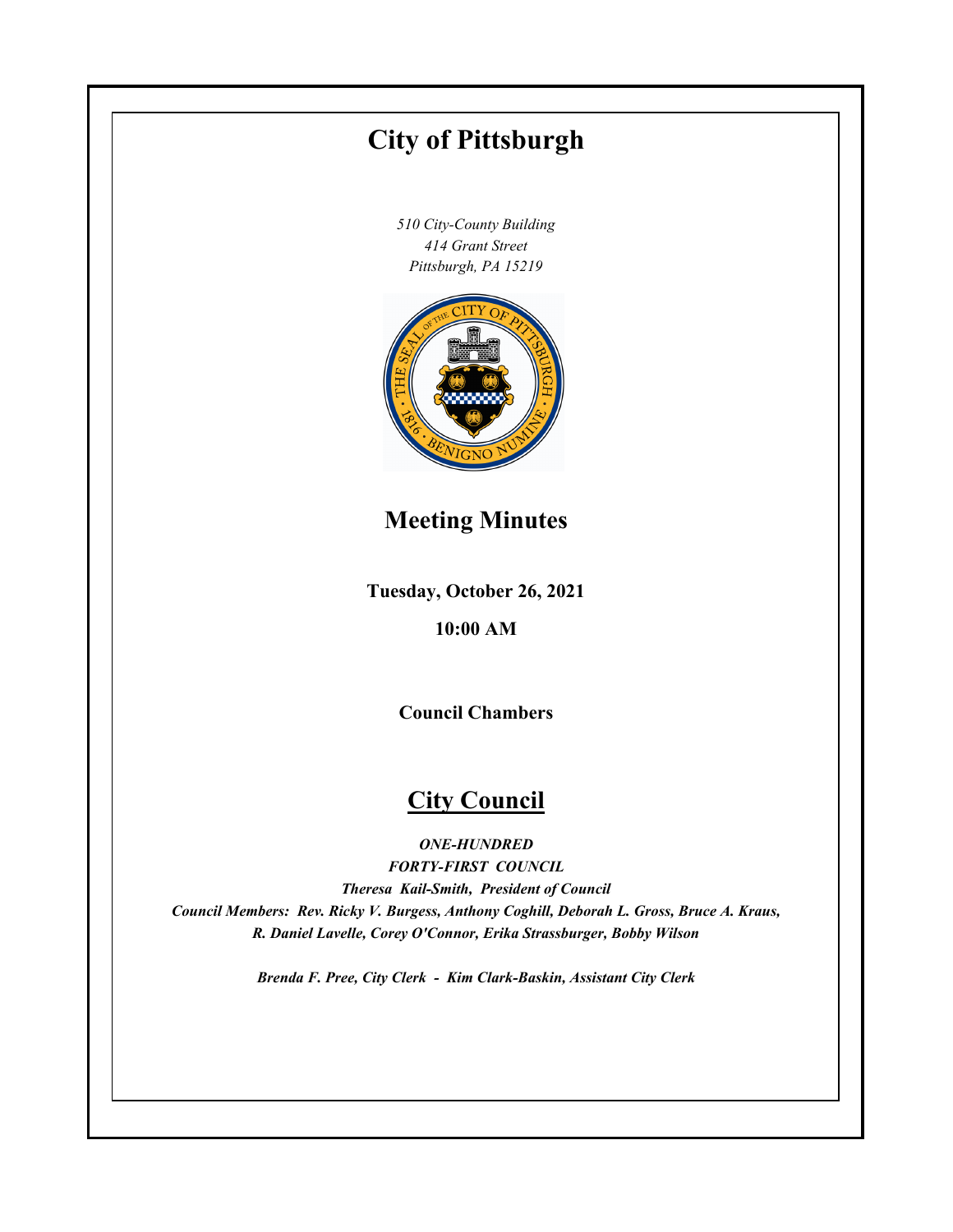# **ROLL CALL**

Present 8 - Council Member Burgess, Council Member Coghill, Council Member Gross, Council Member Kraus, Council Member Lavelle, Council Member Kail-Smith, Council Member Strassburger, and Council Member Wilson

**Absent** 1 - Council Member O'Connor

# **PLEDGE OF ALLEGIANCE**

# **PROCLAMATIONS**

[2021-2097](http://pittsburgh.legistar.com/gateway.aspx?m=l&id=/matter.aspx?key=26980) *NOW, THEREFORE BE IT RESOLVED*, that the Council of the City of Pittsburgh does hereby commend Pittsburgh Hearts of Steel for helping others who are dealing with Breast Cancer by offering support, friendship and hope; and,

> **BE IT FURTHER RESOLVED, that the Council of the City of Pittsburgh does** hereby declare Tuesday, October 26, 2021 to be *"Pittsburgh Hearts of Steel Day"* in the City of Pittsburgh.

**SPONSOR /S:** COUNCIL MEMBER KAIL-SMITH AND ALL MEMBERS

**A motion was made that this matter be Adopted. The motion carried.**

Enactment No: 718

# **WILLS OF COUNCIL**

[2021-2100](http://pittsburgh.legistar.com/gateway.aspx?m=l&id=/matter.aspx?key=26984) WHEREAS October 24th through 30th, 2021 marks National Lead Poisoning Prevention Week; and, SPONSOR /S: COUNCIL MEMBER STRASSBURGER, COUNCIL MEMBER O'CONNOR, COUNCIL MEMBER GROSS AND COUNCIL MEMBER WILSON

**A motion was made that this matter be Adopted. The motion carried.**

Enactment No: 719

# **PUBLIC COMMENTS**

# **PRESENTATION OF PAPERS**

# **COUNCILMAN ANTHONY COGHILL PRESENTS:**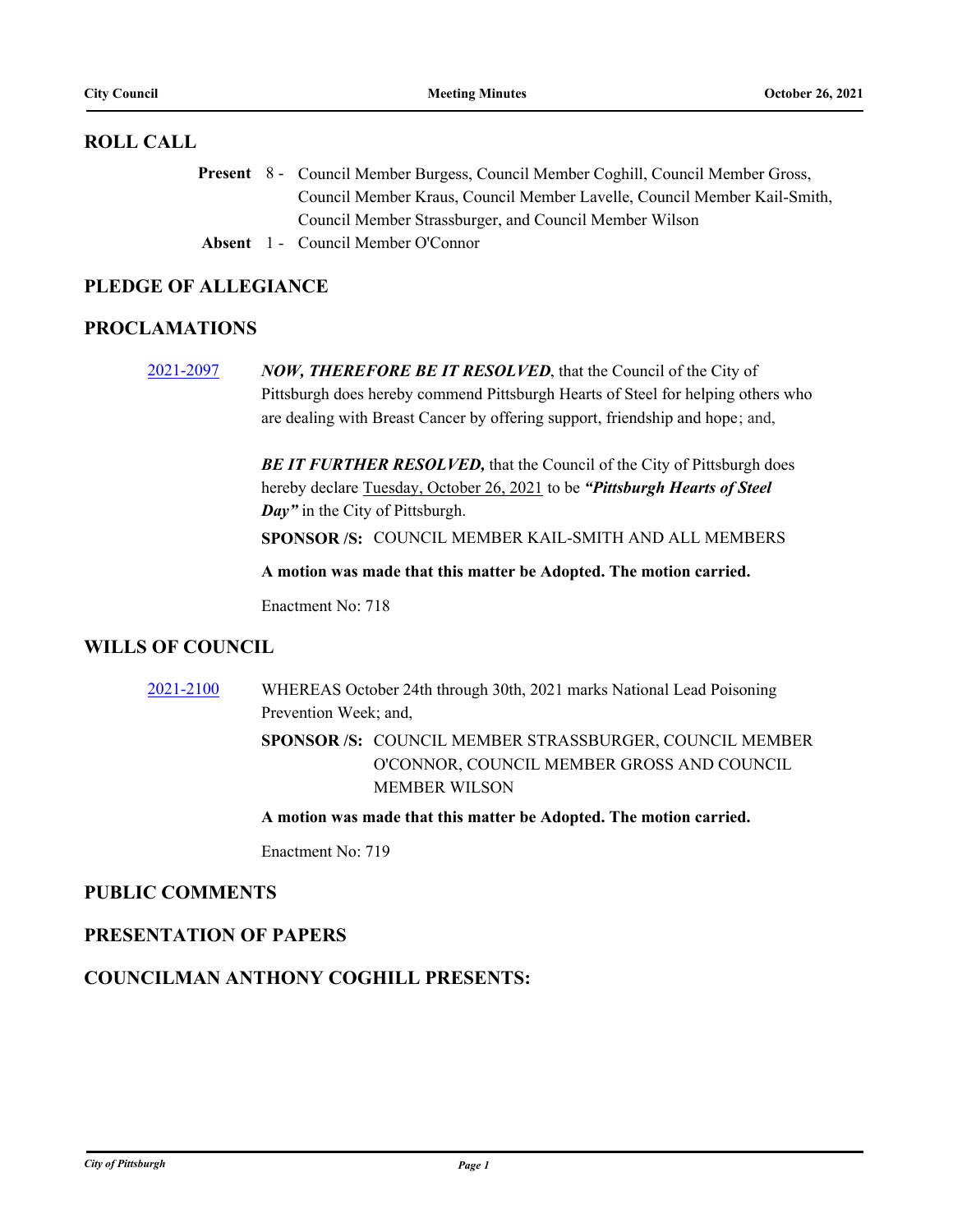| 2021-2071 | Resolution authorizing the Mayor and the Director of the Department of Public                |
|-----------|----------------------------------------------------------------------------------------------|
|           | Works, to enter into an Agreement or Agreements, or the use of existing Agreements,          |
|           | between the City of Pittsburgh and Brighton Heights Citizens Federation (BHCF), a            |
|           | $501(c)$ non-profit organization, in order that the Brighton Heights Citizens Federation     |
|           | (BHCF) will utilize a part of the first floor of the City of Pittsburgh building, located at |
|           | 3515 McClure Avenue, for temporary storage. The term of the lease shall not exceed           |
|           | twelve $(12)$ months. The Agreement(s) shall be in a form approved by the City               |
|           | Solicitor.                                                                                   |

### Attachments: [2021-2071 Cover Letter-PW letter](http://pittsburgh.legistar.com/gateway.aspx?M=F&ID=5493656a-fc38-4eaf-82f3-7e021c6bfbbc.PDF)

#### [Summary 2021-2071](http://pittsburgh.legistar.com/gateway.aspx?M=F&ID=cf831a97-f099-4482-87c7-4f61f0642bcb.docx)

# **A motion was made that this matter be Waived under Rule 8. The motion carried.**

Enactment No: 755

## **Read and referred to the Committee on Public Works**

Enactment No: 755

[2021-2072](http://pittsburgh.legistar.com/gateway.aspx?m=l&id=/matter.aspx?key=26955) Resolution authorizing the Mayor and Director of the Department of Public Works to receive a grant from Keep America Beautiful to implement a Cigarette Litter Prevention Program (CLLP) and Cigarette Litter Stand placement in the amount of FIFTEEN THOUSAND (\$15,000.00) DOLLARS for this stated purpose.

### Attachments: [2021-2072 Cover Letter-PW Letter](http://pittsburgh.legistar.com/gateway.aspx?M=F&ID=6c2feacc-b9f0-4f88-8f99-0b1a7e3fe84e.PDF)

#### [Summary 2021-2072](http://pittsburgh.legistar.com/gateway.aspx?M=F&ID=c45c3248-7786-4844-8caa-d9a7b2b5081a.docx)

#### **Read and referred to the Committee on Public Works**

- [2021-2073](http://pittsburgh.legistar.com/gateway.aspx?m=l&id=/matter.aspx?key=26956) Resolution authorizing an Agreement or Agreements with The Efficiency Network (TEN) for services related to City Streetlight LED Conversion, at a cost not to exceed Sixteen Million Dollars (\$16,000,000.00).
	- [2021-2073 Cover Letter LED Street Light Upgrades](http://pittsburgh.legistar.com/gateway.aspx?M=F&ID=3d387571-42a3-4d19-939a-72ee58ac6a48.pdf) *Attachments:* [Summary 2021-2073](http://pittsburgh.legistar.com/gateway.aspx?M=F&ID=9b57a60d-6c9b-45a0-abea-9c659557c525.docx)

## **Read and referred to the Committee on Public Works**

# **COUNCILWOMAN DEBORAH L. GROSS PRESENTS:**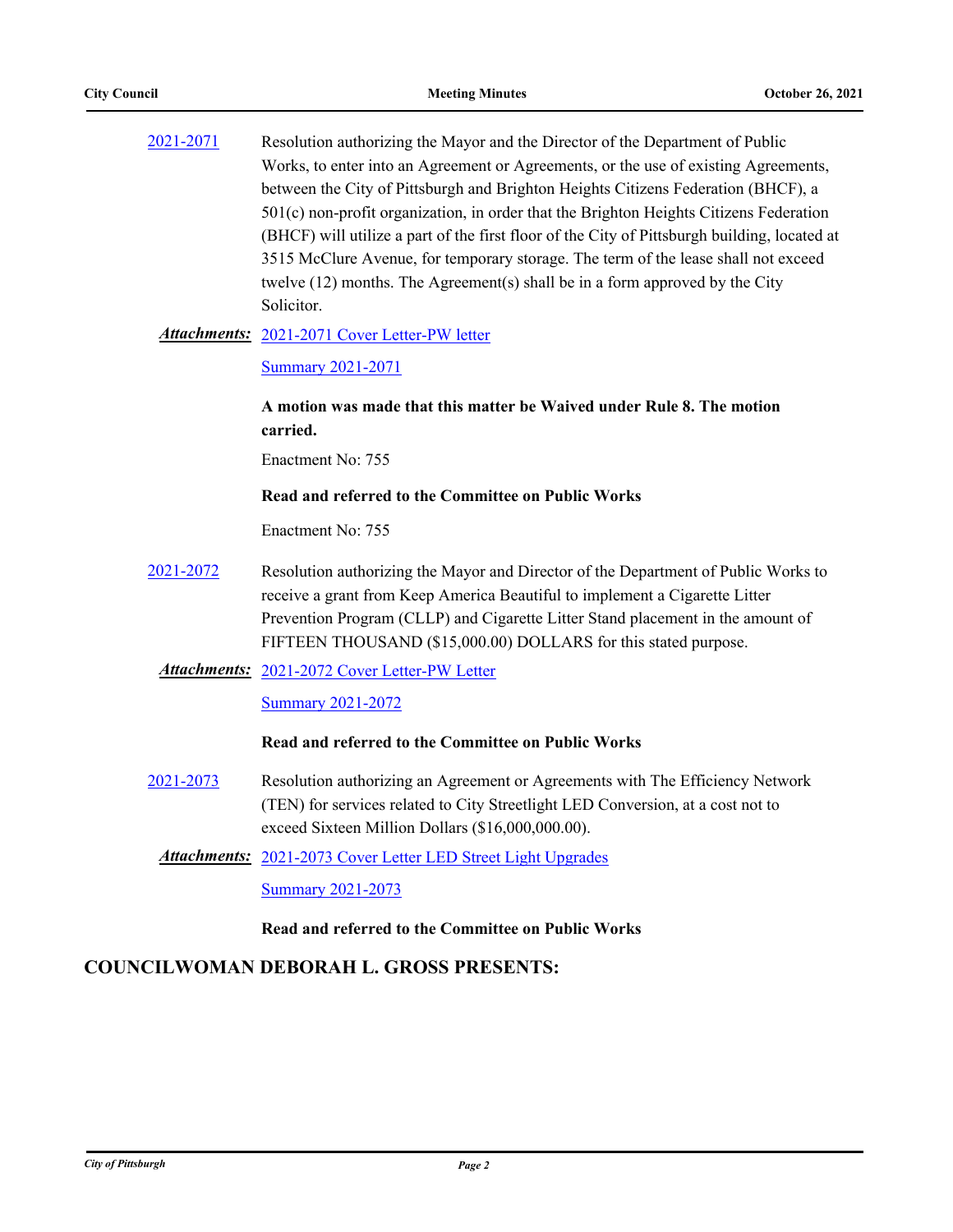| 2021-2074           | Resolution authorizing the Urban Redevelopment Authority of Pittsburgh to acquire all<br>the City's Right, Title and Interest, if any, in and to the Publicly-Owned property in the<br>18th Ward of the City of Pittsburgh designated in the Deed Registry Office of<br>Allegheny County as Block 14-A, Lot 247, located at the southwest corner of Ceres<br>Way and Pedro Way (Council District No. 3).                                                                                                                    |
|---------------------|-----------------------------------------------------------------------------------------------------------------------------------------------------------------------------------------------------------------------------------------------------------------------------------------------------------------------------------------------------------------------------------------------------------------------------------------------------------------------------------------------------------------------------|
| <b>Attachments:</b> | 2021-2074 Cover Letter-69 Beltzhoover Letter 10192021.docx                                                                                                                                                                                                                                                                                                                                                                                                                                                                  |
|                     | <b>Summary 2021-2074</b>                                                                                                                                                                                                                                                                                                                                                                                                                                                                                                    |
|                     | Read and referred to the Committee on Intergovernmental Affairs                                                                                                                                                                                                                                                                                                                                                                                                                                                             |
| 2021-2075           | Resolution approving execution of a Contract for Disposition by Sale of Land                                                                                                                                                                                                                                                                                                                                                                                                                                                |
|                     | between the Urban Redevelopment Authority of Pittsburgh and Amani Christian                                                                                                                                                                                                                                                                                                                                                                                                                                                 |
|                     | Community Development Corporation, or a related entity, for the sale of Block 10-P,                                                                                                                                                                                                                                                                                                                                                                                                                                         |
|                     | Lots 25, 26, and 27, in the 5th Ward of the City of Pittsburgh (Council District No.                                                                                                                                                                                                                                                                                                                                                                                                                                        |
|                     | $6$ ).                                                                                                                                                                                                                                                                                                                                                                                                                                                                                                                      |
| <b>Attachments:</b> | 2021-2075 Cover Letter-Amani CCDC Letter 10192021.docx                                                                                                                                                                                                                                                                                                                                                                                                                                                                      |
|                     | <b>Summary 2021-2075</b>                                                                                                                                                                                                                                                                                                                                                                                                                                                                                                    |
|                     | Read and referred to the Committee on Intergovernmental Affairs                                                                                                                                                                                                                                                                                                                                                                                                                                                             |
| 2021-2076           | Resolution authorizing the Urban Redevelopment Authority of Pittsburgh to acquire all<br>the City's Right, Title and Interest, if any, in and to the following Publicly-Owned<br>properties in the 5th Ward of the City of Pittsburgh designated in the Deed Registry<br>Office of Allegheny County as Block 10-K, Lots 94, 95, 95-A, 95-B, 96, and 99,<br>located on the west side of Elmore Street between Wylie and Webster avenues and<br>on the east side of Wooster Street between Wylie and Webster avenues (Council |
|                     | District No. 6).                                                                                                                                                                                                                                                                                                                                                                                                                                                                                                            |
|                     | <b>Attachments:</b> 2021-2076 Cover Letter-Crawford Grill Letter 10192021.docx                                                                                                                                                                                                                                                                                                                                                                                                                                              |
|                     |                                                                                                                                                                                                                                                                                                                                                                                                                                                                                                                             |

[Summary 2021-2076](http://pittsburgh.legistar.com/gateway.aspx?M=F&ID=a5c5f4fc-bfec-4e1e-9cc7-a1a93b04dcb4.docx)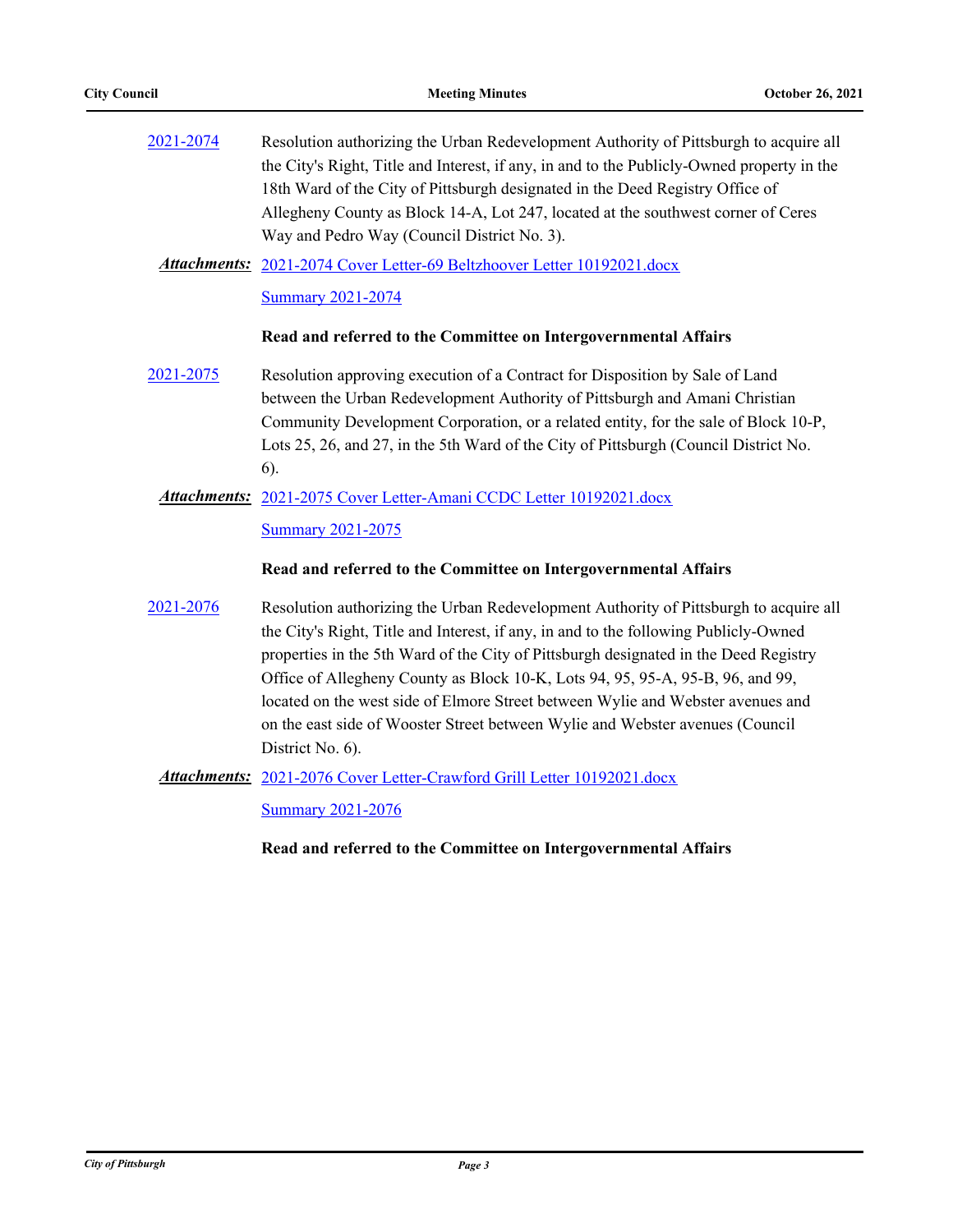| 2021-2077    | Resolution approving execution of a Contract of Contracts for Disposition by Sale of<br>Land between the Urban Redevelopment Authority of Pittsburgh and Fifth and<br>Dinwiddie Development LLC, or a related entity, for the sale of Block 11-E, Lots 19,<br>20, 22, 24, 25, 26, 27, 28, 29, 30, 31, 56, 57, 58, 59, 60, 60-A, 61, 62, 63, 64,<br>65, 65-A, 66, 67, 68, 69, 70, 71, 72, 73, and 85 (Block 11-E, Lot 85, being<br>formerly designated as Block 11-E, Lots 81, 82, and 85), in the 3rd Ward of the City<br>of Pittsburgh (Council District No. 6). |
|--------------|-------------------------------------------------------------------------------------------------------------------------------------------------------------------------------------------------------------------------------------------------------------------------------------------------------------------------------------------------------------------------------------------------------------------------------------------------------------------------------------------------------------------------------------------------------------------|
|              | <b>Attachments:</b> 2021-2077 Cover Letter-Fifth and Dinwiddie Letter<br>10192021.docx<br><b>Summary 2021-2077</b>                                                                                                                                                                                                                                                                                                                                                                                                                                                |
|              | Read and referred to the Committee on Intergovernmental Affairs                                                                                                                                                                                                                                                                                                                                                                                                                                                                                                   |
| 2021-2078    | Resolution approving execution of a Contract for Disposition by Sale of Land<br>between the Urban Redevelopment Authority of Pittsburgh and Allegheny Land Trust<br>for the sale of Block 75-L, Lots 270, 275, 276, 277, and 314, and Block 75-M, Lot<br>83, in the 27th Ward of the City of Pittsburgh (Council District No. 1).                                                                                                                                                                                                                                 |
|              | Attachments: 2021-2078 Cover Letter-Former St. John's Hospital Site Letter                                                                                                                                                                                                                                                                                                                                                                                                                                                                                        |
|              | 10192021.docx<br><b>Summary 2021-2078</b>                                                                                                                                                                                                                                                                                                                                                                                                                                                                                                                         |
|              | Read and referred to the Committee on Intergovernmental Affairs                                                                                                                                                                                                                                                                                                                                                                                                                                                                                                   |
| 2021-2079    | Resolution approving Execution of a Deed by and between the Urban Redevelopment<br>Authority of Pittsburgh and the City of Pittsburgh, for the sale of Block 88-H, Lot<br>161, Block 128-R, Lot 100, Block 129-A, Lot 160, and Block 129-N, Lot 40, in<br>the 14th Ward of the City of Pittsburgh (Frick Park Expansion - Council District No.<br>5).                                                                                                                                                                                                             |
| Attachments: | 2021-2079 Cover Letter-Frick Park Letter 10192021.docx                                                                                                                                                                                                                                                                                                                                                                                                                                                                                                            |
|              | <b>Summary 2021-2079</b>                                                                                                                                                                                                                                                                                                                                                                                                                                                                                                                                          |
|              | Read and referred to the Committee on Intergovernmental Affairs                                                                                                                                                                                                                                                                                                                                                                                                                                                                                                   |
| 2021-2080    | Resolution approving execution of a Contract for Disposition by Sale of Land<br>between the Urban Redevelopment Authority of Pittsburgh and Garfield Highlands<br>LP, or a related entity, for the sale of Block 50-H, Lot 11, and Block 50-M, Lots 1,<br>4, 5, 8, 44, 180, 181, and 186, in the 10th and 11th Wards of the City of Pittsburgh<br>(Council District No. 9).                                                                                                                                                                                       |
|              | Attachments: 2021-2080 Cover Letter-Garfield Highlands Letter<br>10192021.docx<br><b>Summary 2021-2080</b>                                                                                                                                                                                                                                                                                                                                                                                                                                                        |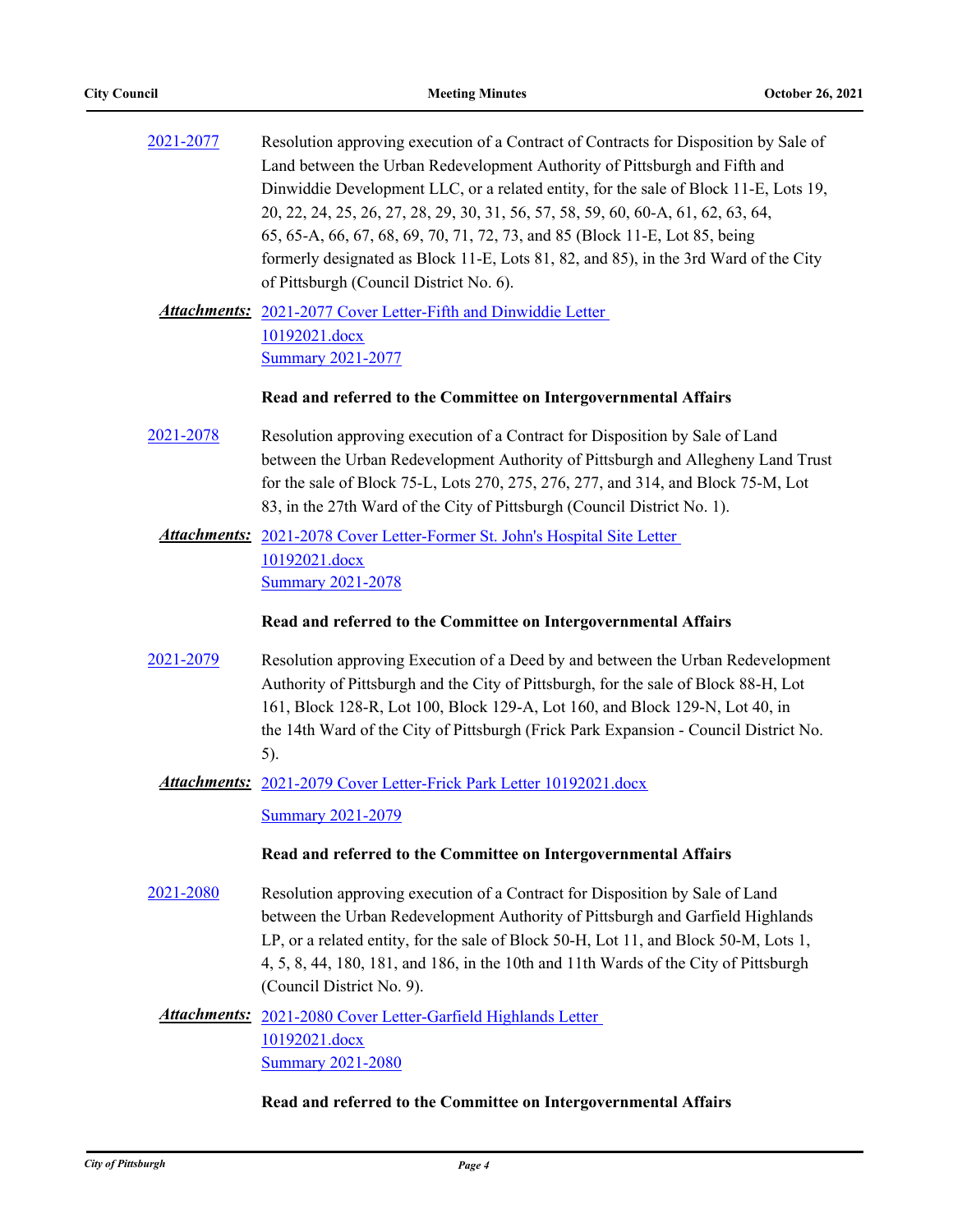| 2021-2081 | Resolution approving Execution of a Deed by and between the Urban Redevelopment<br>Authority of Pittsburgh and the City of Pittsburgh, for the sale of Block 31-G, Lot<br>200, in the 31st Ward and Block 32-H, Lot 100, in the 16th Ward of the City of<br>Pittsburgh (Hays Woods - Council District No. 5).                                                                                                                                                                                                                                                                                                                                                                                                                                                                                |
|-----------|----------------------------------------------------------------------------------------------------------------------------------------------------------------------------------------------------------------------------------------------------------------------------------------------------------------------------------------------------------------------------------------------------------------------------------------------------------------------------------------------------------------------------------------------------------------------------------------------------------------------------------------------------------------------------------------------------------------------------------------------------------------------------------------------|
|           | <b>Attachments:</b> 2021-2081 Cover Letter-Hays Woods Letter 10192021.docx                                                                                                                                                                                                                                                                                                                                                                                                                                                                                                                                                                                                                                                                                                                   |
|           | <b>Summary 2021-2081</b>                                                                                                                                                                                                                                                                                                                                                                                                                                                                                                                                                                                                                                                                                                                                                                     |
|           | A motion was made that this matter be Waived under Rule 8. The motion<br>carried.                                                                                                                                                                                                                                                                                                                                                                                                                                                                                                                                                                                                                                                                                                            |
|           | Enactment No: 756                                                                                                                                                                                                                                                                                                                                                                                                                                                                                                                                                                                                                                                                                                                                                                            |
|           | Read and referred to the Committee on Intergovernmental Affairs                                                                                                                                                                                                                                                                                                                                                                                                                                                                                                                                                                                                                                                                                                                              |
|           | Enactment No: 756                                                                                                                                                                                                                                                                                                                                                                                                                                                                                                                                                                                                                                                                                                                                                                            |
| 2021-2082 | Resolution authorizing the Urban Redevelopment Authority of Pittsburgh to acquire all<br>the City's Right, Title and Interest, if any, in and to the vacated Right of Way adjoining<br>the Publicly-Owned properties in the 21st Ward of the City of Pittsburgh designated<br>in the Deed Registry Office of Allegheny County as Block 22-F, Lots 4, 5, 6, 7, 8,<br>and 9, and Block 22-G, Lots 1, 2, 4, and 14, located at 1241 Kunkle Avenue, 1237<br>Kunkel Avenue, California Avenue between Kunkle Avenue and Doll Way, 1229<br>Kunkle Avenue, 1227 Kunkle Avenue, Doll Way between Kunkle Avenue and<br>California Avenue, 1937 Sedgwick Street, 1935 Sedgwick Street, 1935 Sedgwick<br>Street, and Sedgwick Street at California Avenue, respectively (Council District No.<br>$6$ ). |
|           | Attachments: 2021-2082 Cover Letter-Northside Properties IV Letter<br>10192021.docx<br><b>Summary 2021-2082</b>                                                                                                                                                                                                                                                                                                                                                                                                                                                                                                                                                                                                                                                                              |
|           | Read and referred to the Committee on Intergovernmental Affairs                                                                                                                                                                                                                                                                                                                                                                                                                                                                                                                                                                                                                                                                                                                              |
| 2021-2083 | Resolution authorizing the Urban Redevelopment Authority of Pittsburgh to acquire all<br>the City's Right, Title and Interest, if any, in and to the following Publicly-Owned<br>properties in the 25th and 26th Ward of the City of Pittsburgh designated in the Deed<br>Registry Office of Allegheny County as Block 22-D, Lot 216, and Block 46-J, Lots<br>35 and 37 (north side of Brightridge Street between Brighton Road and North<br>Charles Street, 511 Chester Avenue, and south side of Chester Avenue west of<br>Holyoke Street - Council District No. 6).                                                                                                                                                                                                                       |
|           | Attachments: 2021-2083 Cover Letter-Northside Properties Residences III                                                                                                                                                                                                                                                                                                                                                                                                                                                                                                                                                                                                                                                                                                                      |
|           | Letter.docx<br><b>Summary 2021-2083</b>                                                                                                                                                                                                                                                                                                                                                                                                                                                                                                                                                                                                                                                                                                                                                      |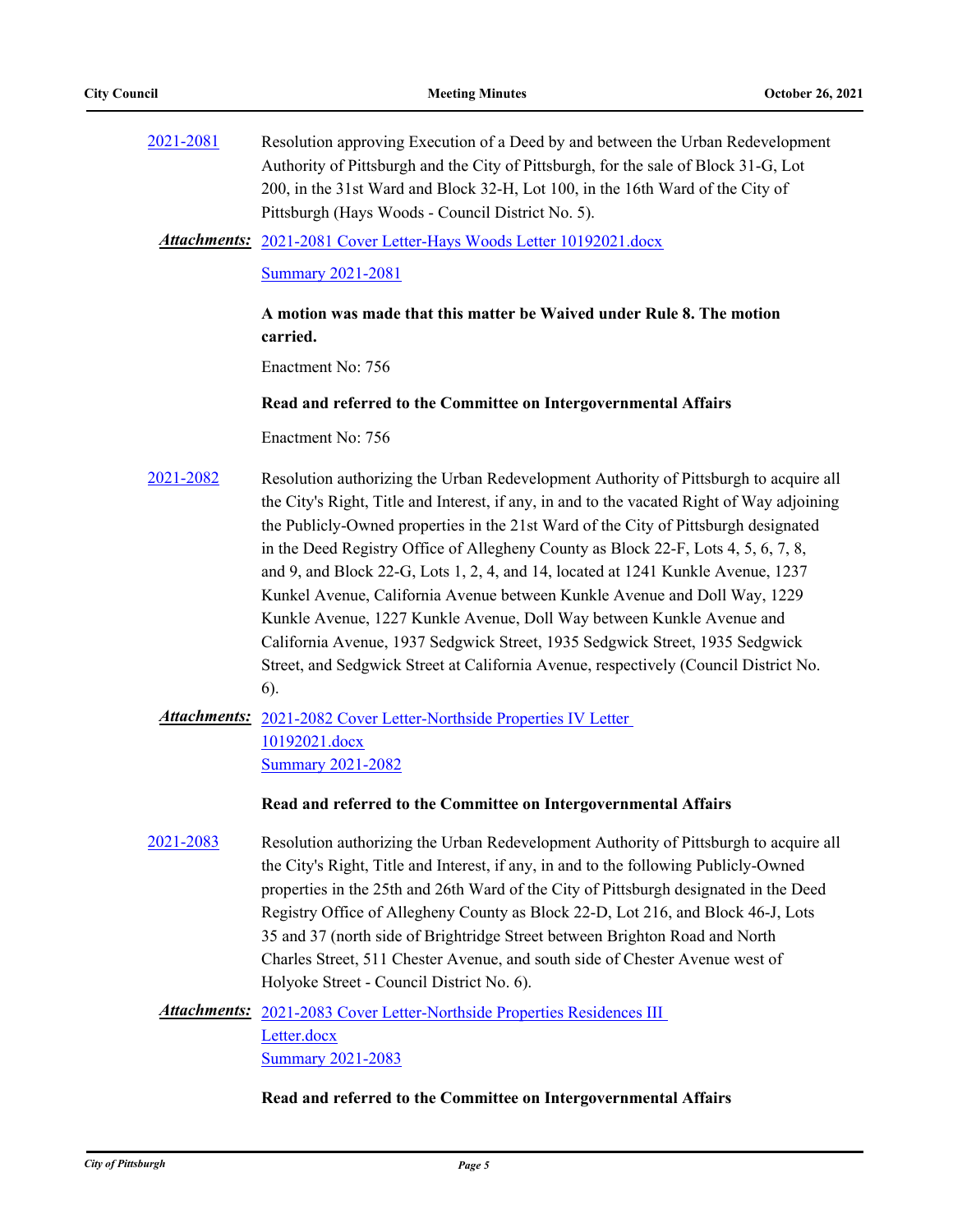| 2021-2084 | Resolution approving execution of a Contract for Disposition by Sale of Land<br>between the Urban Redevelopment Authority of Pittsburgh and Home Town Real<br>Estate, LLC, an affiliate of PNC Bank, National Association, for the sale of Block<br>1-H, Lots 234 and 235, in the 2nd Ward of the City of Pittsburgh (Council District<br>No. $6$ ).                                                                              |
|-----------|-----------------------------------------------------------------------------------------------------------------------------------------------------------------------------------------------------------------------------------------------------------------------------------------------------------------------------------------------------------------------------------------------------------------------------------|
|           | <b>Attachments:</b> 2021-2084 Cover Letter-Roberts and Skinny Buildings Letter<br>10192021.docx<br><b>Summary 2021-2084</b>                                                                                                                                                                                                                                                                                                       |
|           | Read and referred to the Committee on Intergovernmental Affairs                                                                                                                                                                                                                                                                                                                                                                   |
| 2021-2085 | Resolution approving execution of a Contract for Disposition by Sale of Land<br>between the Urban Redevelopment Authority of Pittsburgh and Sankofa Group Inc.,<br>or a related entity, for the sale of Block 10-P, Lots 102, 104, 105, 106, 107, 108,<br>154, 155, 156, 158, 159, 159A, 160, 161, and 165, in the 5th Ward of the City of<br>Pittsburgh (Council District No. 6).                                                |
|           | <b>Attachments:</b> 2021-2085 Cover Letter-Sankofa Square Letter 10192021.docx                                                                                                                                                                                                                                                                                                                                                    |
|           | <b>Summary 2021-2085</b>                                                                                                                                                                                                                                                                                                                                                                                                          |
|           | Read and referred to the Committee on Intergovernmental Affairs                                                                                                                                                                                                                                                                                                                                                                   |
| 2021-2086 | Resolution approving execution of a Contract for Disposition by Sale of Land<br>between the Urban Redevelopment Authority of Pittsburgh and Steel City Squash, or<br>a related entity, for the sale of Block 124-K, Lots 65, 66, 68, 69, 71, 72, 73, 74, 75,<br>76, 77, 78, 78-A, 78-B, 123, 123-A, 124, 127, 128, 129, 130, 131, 132, 133,<br>147, and 149, in the 12th Ward of the City of Pittsburgh (Council District No. 9). |
|           | Attachments: 2021-2086 Cover Letter-Steel City Squash Letter 10192021.docx                                                                                                                                                                                                                                                                                                                                                        |
|           | <b>Summary 2021-2086</b>                                                                                                                                                                                                                                                                                                                                                                                                          |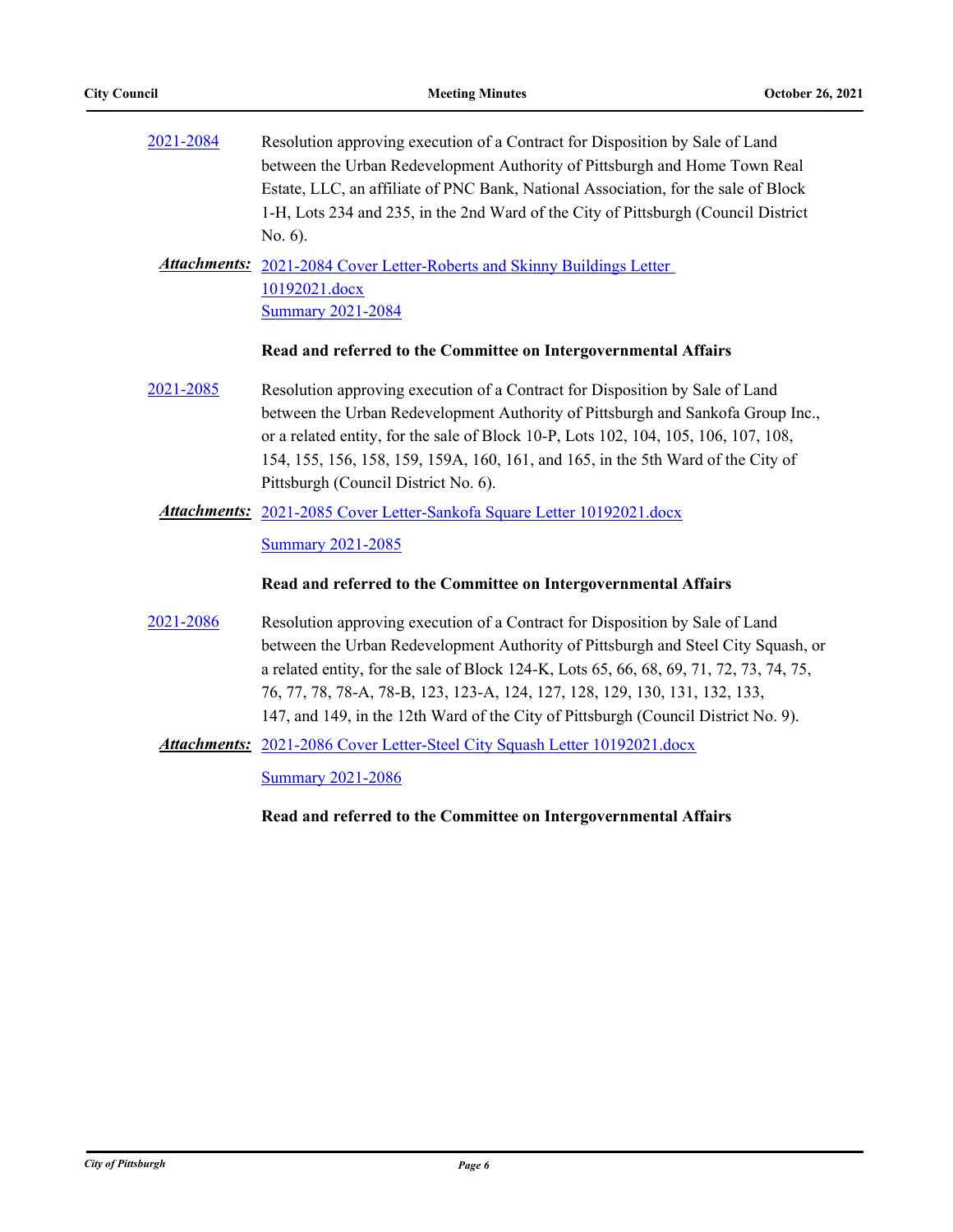[2021-2087](http://pittsburgh.legistar.com/gateway.aspx?m=l&id=/matter.aspx?key=26970) Resolution authorizing the Mayor and the Director of the Department of Finance to execute a quit claim deed or deeds, and any other necessary or appropriate documents, agreements, and instruments conveying AS IS all of the City's right, title and interest, if any, in Block 48-N, Lot 10, in the 24th Ward of the City of Pittsburgh, to the Urban Redevelopment Authority of Pittsburgh ("URA") for consideration of \$1.00 each, contingent upon the Mayor and Director of the Department of Finance first entering into a Cooperation Agreement or Agreements with the URA setting forth the rights and obligations of the City and the URA relating to these initial conveyances and further setting forth the rights and obligations of the City and the URA relating to the subsequent disposition of this property to third parties. (Council District 1)

Attachments: 2021-2087 Cover Letter-Troy Hill Coop Agreement Letter 101921 [Summary 2021-2087](http://pittsburgh.legistar.com/gateway.aspx?M=F&ID=06626e9f-1eb0-4224-a275-6056ee38df72.docx)

#### **Read and referred to the Committee on Intergovernmental Affairs**

## **COUNCILMAN BRUCE A. KRAUS PRESENTS:**

[2021-2088](http://pittsburgh.legistar.com/gateway.aspx?m=l&id=/matter.aspx?key=26971) Resolution providing that the City of Pittsburgh enter into a Professional Services Agreement(s) and/or Contract(s) with PSI Services, Talent Measurement & Education for professional consulting services in connection with Police Officer Recruit candidate examination and selection services, and providing for the payment of the cost thereof. Cost not to exceed \$180,000.00.

Attachments: [2021-2089 Cover Letter-Council Letter](http://pittsburgh.legistar.com/gateway.aspx?M=F&ID=8b5cbb7b-09b7-4df7-b720-4e62959e76c8.docx)

[2021-2088-OMB Signed Waiver Request](http://pittsburgh.legistar.com/gateway.aspx?M=F&ID=a71c8b18-2301-4d25-b5e7-c0e39a6e6015.pdf)

[2021-2088-EORC Waiver letter- PSI Services](http://pittsburgh.legistar.com/gateway.aspx?M=F&ID=0cf13821-f51e-47c9-ba73-fbefa4c010cc.pdf)

[Summary 2021-2088](http://pittsburgh.legistar.com/gateway.aspx?M=F&ID=5bd5fccb-0e0f-4eae-87b2-86dac083e08a.docx)

### **Read and referred to the Committee on Human Resources**

[2021-2089](http://pittsburgh.legistar.com/gateway.aspx?m=l&id=/matter.aspx?key=26972) Resolution providing that the City of Pittsburgh enter into a Professional Services Agreement(s) and/or Contracts with consultants and/or service providers for professional services in connection with Civil Service and MPOETC required assessment and evaluation of Public Safety candidates, and providing for payment of the cost thereof. Cost not to exceed \$190,000.00.

[2021-2089 Cover Letter-Council Letter](http://pittsburgh.legistar.com/gateway.aspx?M=F&ID=d07087cd-d705-4634-8c70-93f3c71dbd8b.docx) *Attachments:*

[Summary 2021-2089](http://pittsburgh.legistar.com/gateway.aspx?M=F&ID=8ca3d412-0881-46d2-9b61-5b90a368301f.docx)

#### **Read and referred to the Committee on Human Resources**

# **COUNCILMAN R. DANIEL LAVELLE PRESENTS:**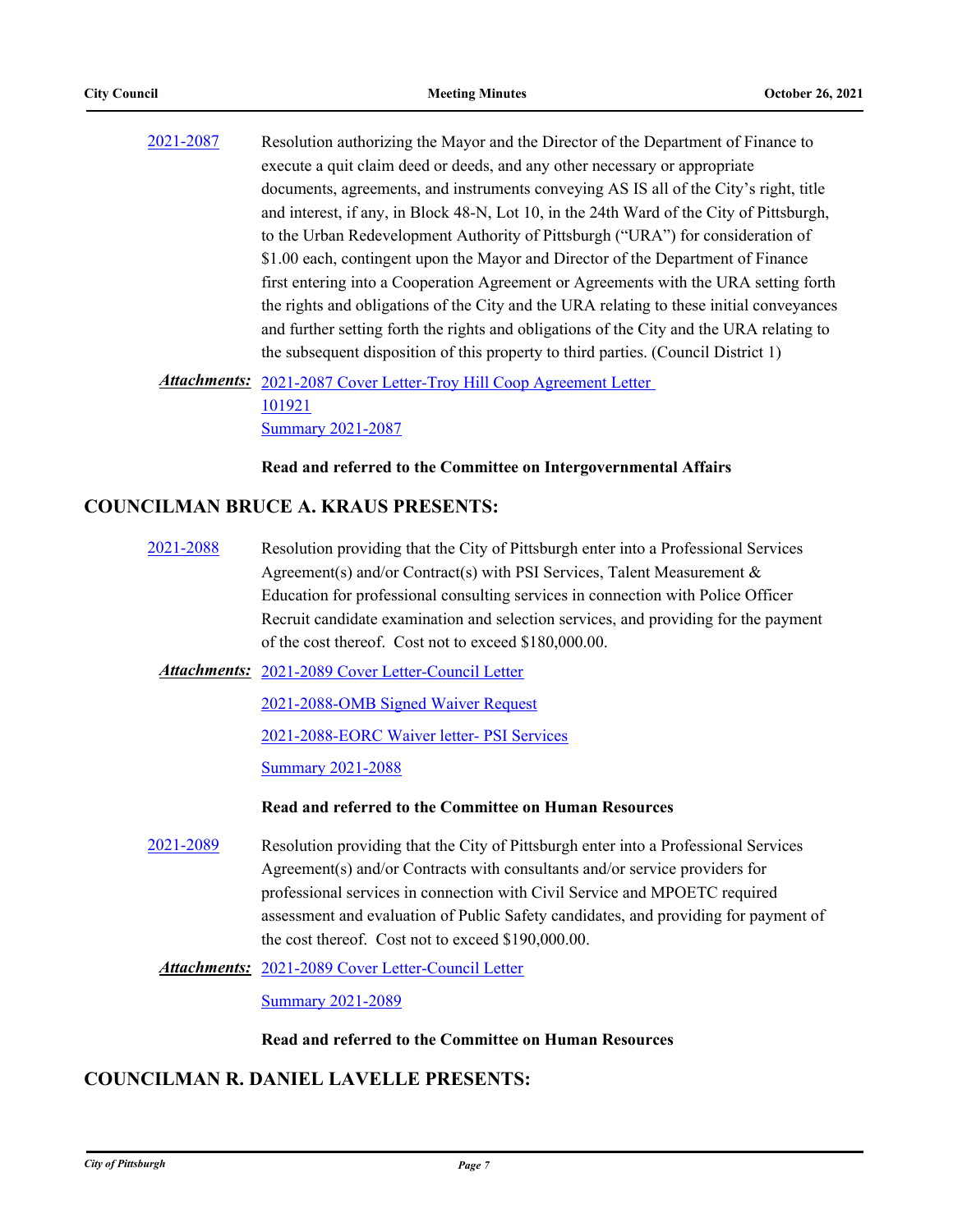| 2021-2090 | Resolution amending Resolution 651 of 2020 to include rental permit registration fees<br>in the 2021 Fee Book pursuant to City Code Chapter 170.                                                                                                                                                                                                                                                                                                                                                                            |
|-----------|-----------------------------------------------------------------------------------------------------------------------------------------------------------------------------------------------------------------------------------------------------------------------------------------------------------------------------------------------------------------------------------------------------------------------------------------------------------------------------------------------------------------------------|
|           | <b>Attachments:</b> 2021-2090 - Rental Registration 2021 Fee Schedule Mayor Letter                                                                                                                                                                                                                                                                                                                                                                                                                                          |
|           | 2021-2090 - Exhibit B-10.5.2021<br>781.05<br><b>FEES. PLI</b>                                                                                                                                                                                                                                                                                                                                                                                                                                                               |
|           | <b>Summary 2021-2090</b>                                                                                                                                                                                                                                                                                                                                                                                                                                                                                                    |
|           | A motion was made that this matter be Waived under Rule 8. The motion<br>carried.                                                                                                                                                                                                                                                                                                                                                                                                                                           |
|           | Enactment No: 757                                                                                                                                                                                                                                                                                                                                                                                                                                                                                                           |
|           | Read and referred to the Committee on Finance and Law                                                                                                                                                                                                                                                                                                                                                                                                                                                                       |
|           | Enactment No: 757                                                                                                                                                                                                                                                                                                                                                                                                                                                                                                           |
| 2021-2091 | Resolution authorizing the issuance of two warrants with the total sum of Four<br>Hundred Ninety Five Thousand Dollars and No Cents (\$495,000.00), which shall be<br>allocated and paid as follows: Two Hundred Thousand Dollars and No Cents<br>(\$200,000.00) made payable to Brandon Firman and Two Hundred Ninety Five<br>Thousand Dollars and No Cents (\$295,000.00) made payable to Tucker Arensberg,<br>P.C., in final settlement related to litigation at USDC 2:16-cv-01393.<br>(Executive Session held 11/8/21) |
|           | <b>Attachments:</b> 2021-2091 Cover Letter-SAPRE Council letter                                                                                                                                                                                                                                                                                                                                                                                                                                                             |

**[Summary 2021-2091](http://pittsburgh.legistar.com/gateway.aspx?M=F&ID=2107813c-c18d-4324-a7a0-69af61c0ec8f.docx)** 

### **Read and referred to the Committee on Finance and Law**

# **COUNCILWOMAN ERIKA STRASSBURGER PRESENTS:**

- [2021-2092](http://pittsburgh.legistar.com/gateway.aspx?m=l&id=/matter.aspx?key=26975) Resolution creating the OneStopPGH Permitting Technology Trust Fund, in which a technology fee collected from applicable OneStopPGH permits shall be deposited. The monies deposited in said trust fund shall be used by participating departments to cover expenses associated with the OneStopPGH permitting platform for ongoing maintenance and enhancements to improve customer and user experience.
- Attachments: [2021-2092 Cover Letter-OneStopPGH letter 10-18-21 signed](http://pittsburgh.legistar.com/gateway.aspx?M=F&ID=44e91a49-cea8-43b9-b360-1bf8861c3004.pdf)

### [Summary 2021-2092](http://pittsburgh.legistar.com/gateway.aspx?M=F&ID=03819974-15f0-42db-9d4b-05e219a89c52.docx)

**Read and referred to the Committee on Innovation, Performance and Asset Management**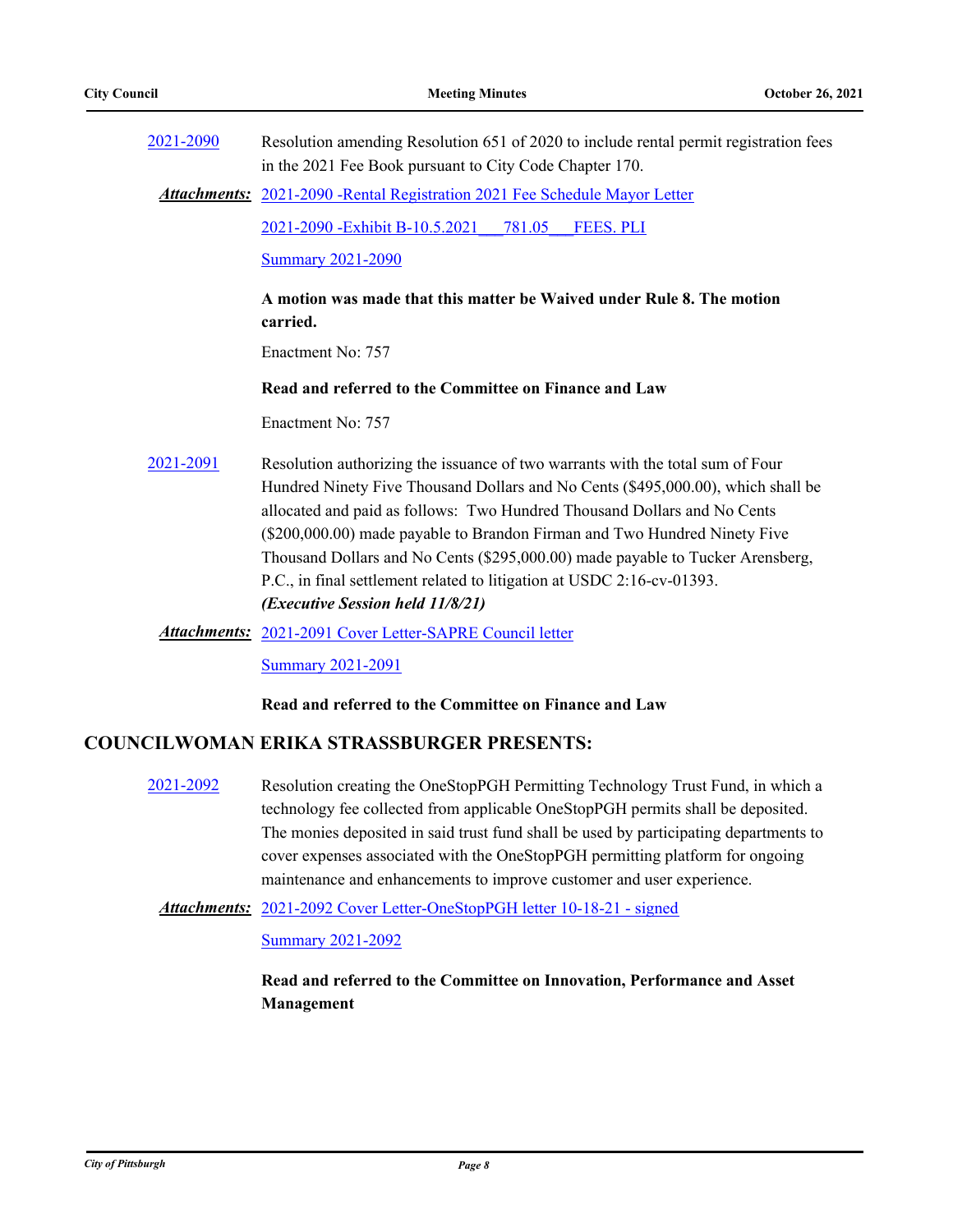[2021-2101](http://pittsburgh.legistar.com/gateway.aspx?m=l&id=/matter.aspx?key=26985) Ordinance amending and supplementing the Pittsburgh City Code of Ordinances in multiple locations with provisions related to lead safety and mitigation in order to reduce, and thereby mitigate the health risks of, exposure of City residents, and particularly young children, to lead (Pb) hazards. SPONSOR /S: COUNCIL MEMBER STRASSBURGER, COUNCIL MEMBER O'CONNOR, COUNCIL MEMBER GROSS AND COUNCIL

MEMBER WILSON

**Read and referred to the Committee on Intergovernmental Affairs**

## **COUNCILMAN BOBBY WILSON PRESENTS:**

- [2021-2093](http://pittsburgh.legistar.com/gateway.aspx?m=l&id=/matter.aspx?key=26976) Resolution amending Resolution No. 377 of 2021, entitled "Resolution authorizing the Mayor and the Director of the Department of Permits, Licenses, and Inspections of the City of Pittsburgh to apply for grant funding from the Allegheny County Department of Community and Economic Development's Act 152 Blight Removal Program" to add language to allow the City of Pittsburgh to decrease the amount of the grant, allow the City to accept the grant award, and allow the City to spend the funds.
	- Attachments: 2021-2093 Cover Letter-Legislation Letter Allegheny County Blight Removal Program [2021-2093-ATTACHMENT C](http://pittsburgh.legistar.com/gateway.aspx?M=F&ID=7a81dcd4-26ed-46f3-8002-268b7d50f601.docx)

[Summary 2021-2093](http://pittsburgh.legistar.com/gateway.aspx?M=F&ID=94518976-afb7-48b8-af74-17cf8a0dad3e.docx)

# **Read and referred to the Committee on Land Use and Economic Development**

[2021-2094](http://pittsburgh.legistar.com/gateway.aspx?m=l&id=/matter.aspx?key=26977) Ordinance amending the Pittsburgh Code, Title Nine, Zoning Code, Article V, Chapter 912, Accessory Uses and Structures, Section 912.04, Accessory Use and Structure Development and Operational Standards; Chapter 914 Parking Loading and Access, Section 914.07, Alternative Access Plans, Chapter 925, Measurements, Section 925.06, Setbacks, to update the standards for fences and walls, parking pads and garages for residential uses with fewer than five spaces, and other accessory uses and structures.

*(Needs to be held for a Public Hearing)*

Attachments: 2021-2094 Cover Letter-City Council Cover Letter Accessory **Amendments** 

[Summary 2021-2094](http://pittsburgh.legistar.com/gateway.aspx?M=F&ID=84b02038-7a62-4faf-8ab4-663c53d488f6.docx)

# **Read and referred to the Committee on Land Use and Economic Development**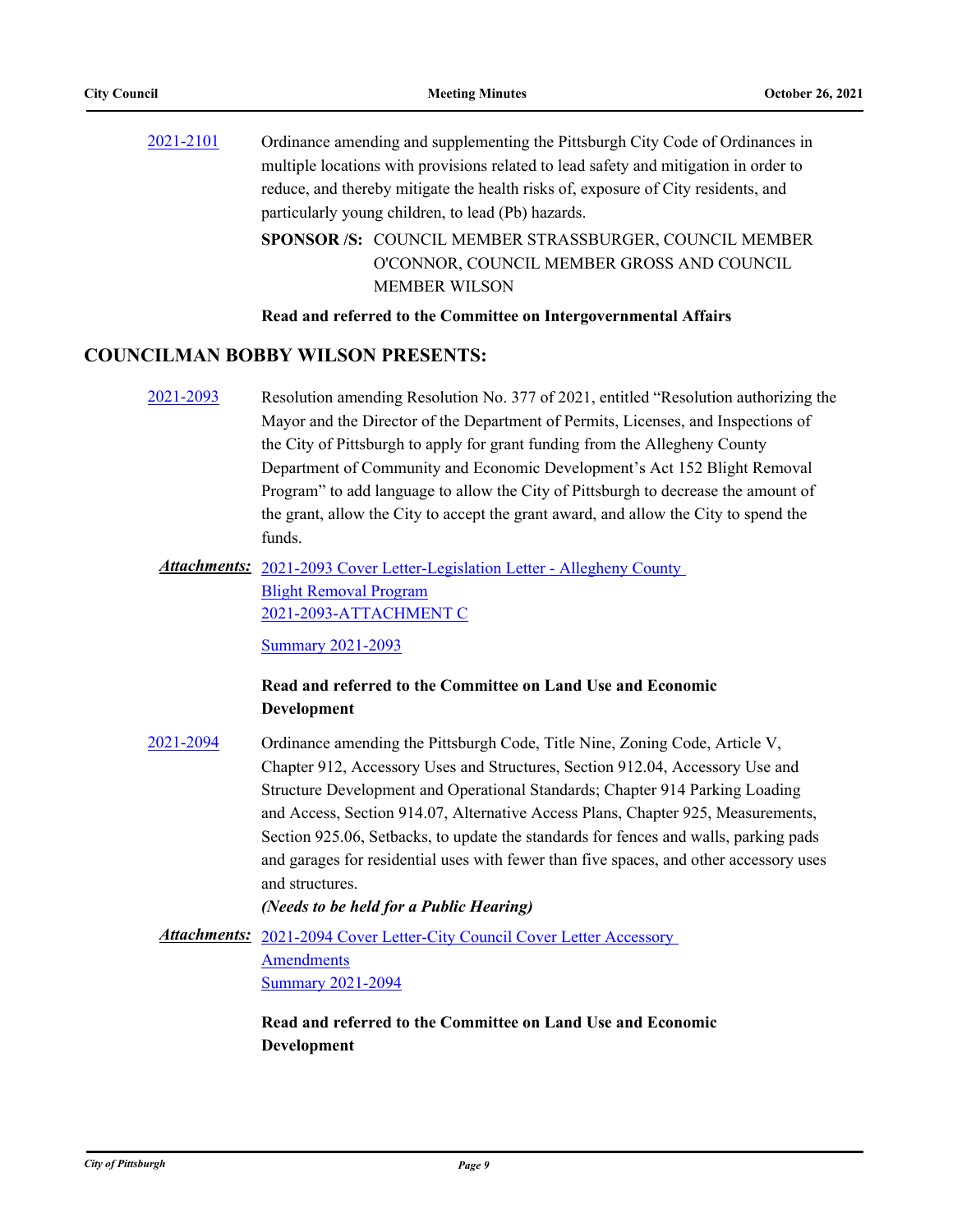| 2021-2095 | Ordinance amending the Pittsburgh Code, Title Nine, Zoning Code, Article V, Use         |
|-----------|-----------------------------------------------------------------------------------------|
|           | Regulations, Chapter 911, Primary Uses, Section 911.02, Use Table, and Section          |
|           | 911.04, Use Standards; Chapter 912, Accessory Uses and Structures, Section              |
|           | 912.04, Accessory Use and Structure Development and Operational Standards;              |
|           | Chapter 913, Use Exceptions and Conditions Not Listed in the Use Table, Section         |
|           | 913.04, Special Exceptions; and Article VI, Development Standards, Chapter 914          |
|           | Parking Loading and Access, Section 914.02, Off-Street Parking Schedules to             |
|           | update the standards and definitions for Restaurant and Restaurant Fast-Food uses,      |
|           | and to update the standards for other drive-through uses within the City of Pittsburgh. |
|           | (Needs to be held for a Public Hearing)                                                 |
|           | Attachments: 2021-2095 Cover Letter-City Council Cover Letter Restaurant and            |
|           | <b>Drive Through Uses</b>                                                               |
|           | <b>Summary 2021-2095</b>                                                                |
|           | Read and referred to the Committee on Land Use and Economic                             |
|           | Development                                                                             |
| 2021-2096 | Ordinance amending the Pittsburgh Code, Title Nine - Zoning, Article IX -               |
|           | Development Review Procedures, Chapter 922 - Measurements by amending                   |
|           | language in Section 922.02.                                                             |
|           | (Needs to be held for a Public Hearing)                                                 |
|           | <b>Attachments:</b> 2021-2096 Cover Letter-City Council Cover Letter ROZA               |
|           | <b>Summary 2021-2096</b>                                                                |
|           |                                                                                         |

**Read and referred to the Committee on Land Use and Economic Development**

# **UNFINISHED BUSINESS**

# **REPORTS OF COMMITTEE - FINAL ACTION**

# **COUNCILMAN R. DANIEL LAVELLE PRESENTS COMMITTEE ON FINANCE AND LAW**

[2021-2065](http://pittsburgh.legistar.com/gateway.aspx?m=l&id=/matter.aspx?key=26943) Report of the Committee on Finance and Law for October 20, 2021 with an Affirmative Recommendation.

> **A motion was made that this matter be Read, Received and Filed. The motion carried.**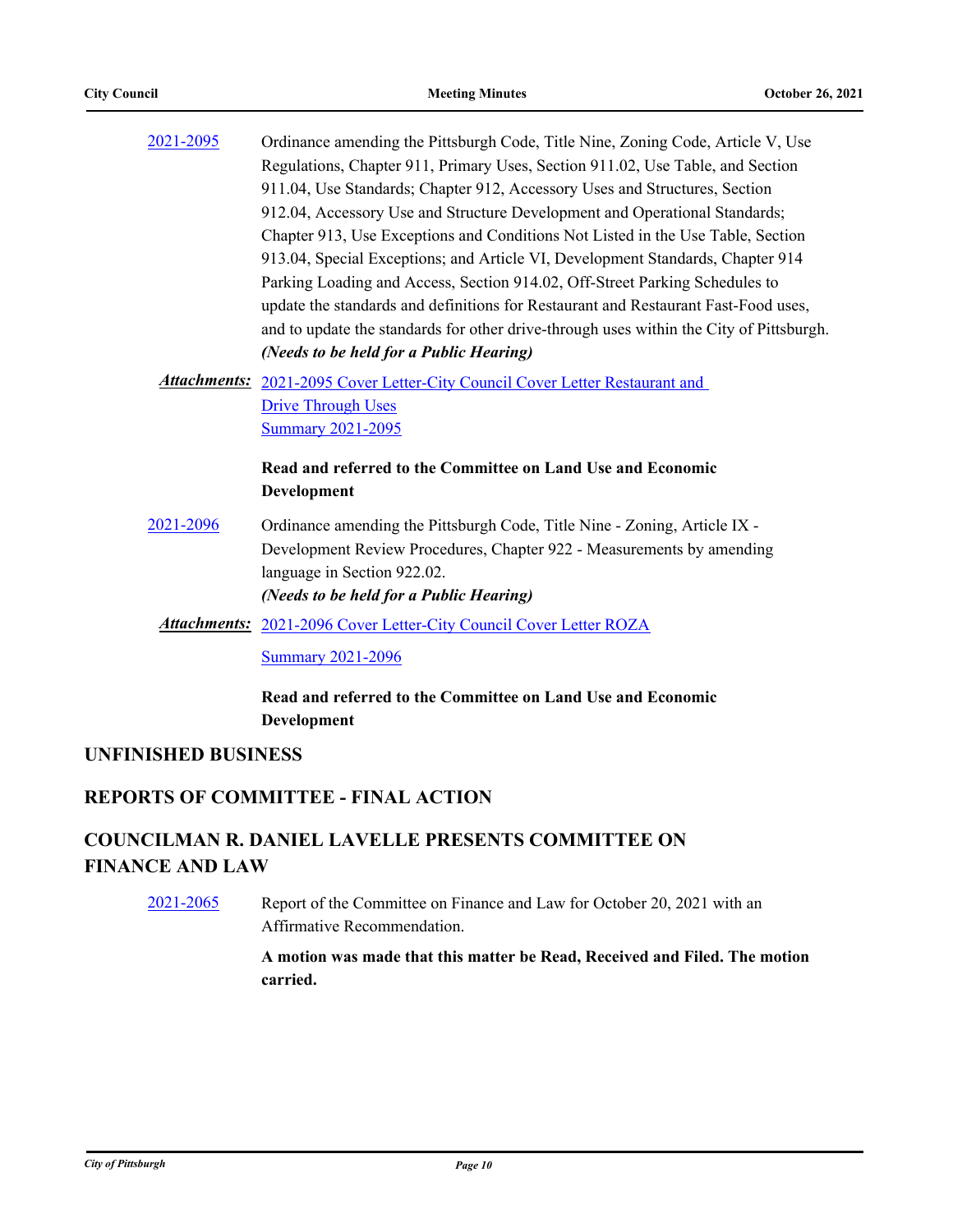[2021-1980](http://pittsburgh.legistar.com/gateway.aspx?m=l&id=/matter.aspx?key=26853) Ordinance amending and supplementing the City Code at Title Two: Fiscal, Article V: Special Funds, Chapter 237: Stop the Violence Fund, to clarify uses and restrictions of the fund.

**SPONSOR /S:** COUNCIL MEMBER BURGESS

### *Attachments:* [2021-1980 Summary](http://pittsburgh.legistar.com/gateway.aspx?M=F&ID=2a4189d4-3bea-4a1f-9ce0-cfc1112d3b0d.docx)

## **A motion was made that this matter be Passed Finally. The motion carried by the following vote:**

- Aye: 8 Council Member Burgess, Council Member Coghill, Council Member Gross, Council Member Kraus, Council Member Lavelle, Council Member Kail-Smith, Council Member Strassburger, and Council Member Wilson
- **No:** 0
- **Abstain:** 0
- **Absent:** 1 Council Member O'Connor

Enactment No: 40

[2021-1999](http://pittsburgh.legistar.com/gateway.aspx?m=l&id=/matter.aspx?key=26875) Resolution authorizing the Director of the Department of Finance to enter into a License Agreement with Module Design, Inc. and ECS Mid-Atlantic, LLC, to allow the performance of pre-development geotechnical survey work on designated City property in order to facilitate the construction of a ten-unit mixed-income housing development project.

### Attachments: [2021-1999 Cover Letter-Module Design, Inc Council Letter](http://pittsburgh.legistar.com/gateway.aspx?M=F&ID=bf168d74-b905-4292-a760-fd3b5f63057c.pdf)

#### [Summary 2021-1999](http://pittsburgh.legistar.com/gateway.aspx?M=F&ID=ebb8f882-197a-4e02-975f-b0e74c03af0e.docx)

# **A motion was made that this matter be Passed Finally. The motion carried by the following vote:**

- Aye: 8 Council Member Burgess, Council Member Coghill, Council Member Gross, Council Member Kraus, Council Member Lavelle, Council Member Kail-Smith, Council Member Strassburger, and Council Member Wilson
- **No:** 0
- **Abstain:** 0
- **Absent:** 1 Council Member O'Connor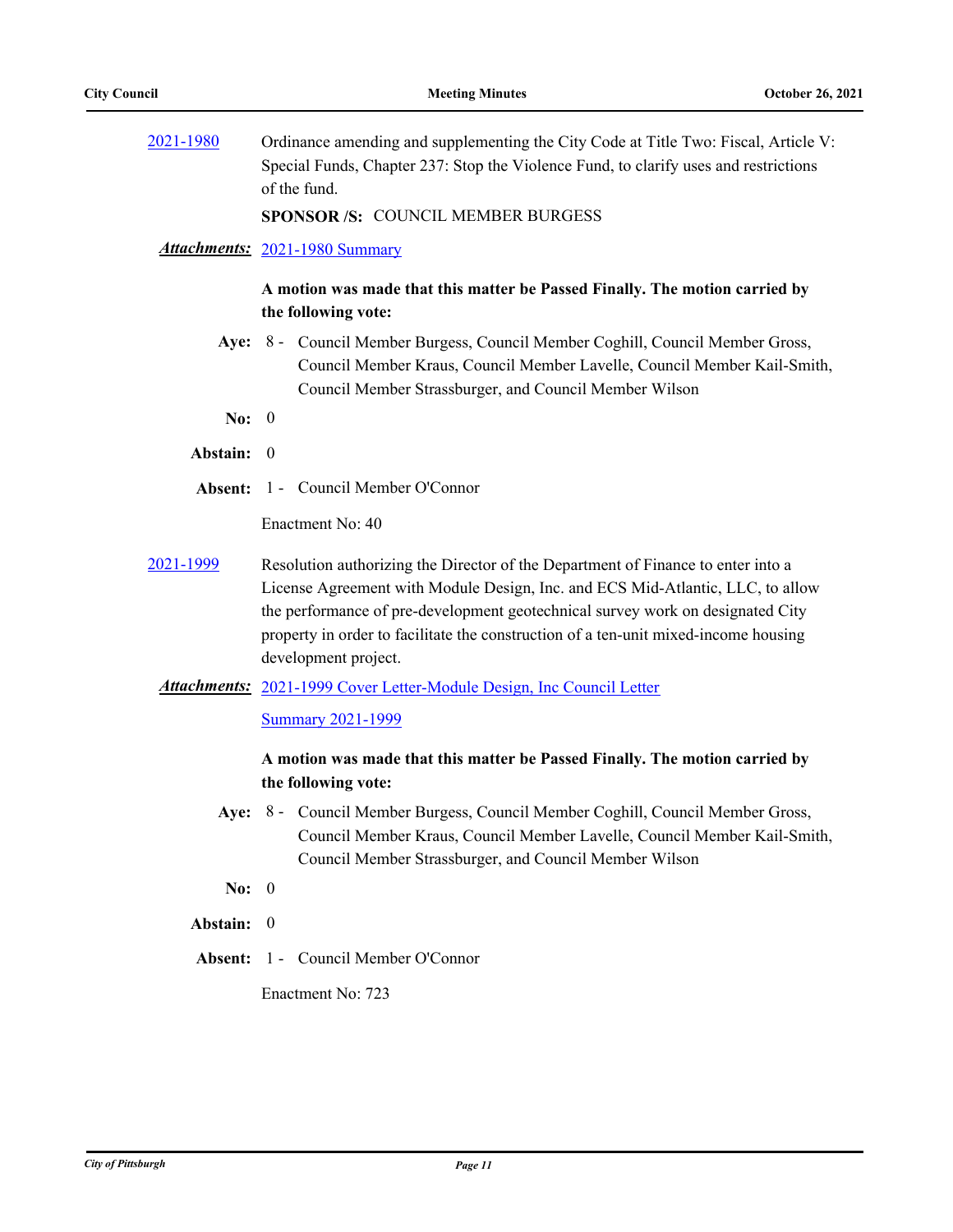| 2021-2000 | Resolution authorizing the Mayor and the Director of the Finance to enter into a       |
|-----------|----------------------------------------------------------------------------------------|
|           | Donation and Professional Services Agreement or Agreements with Pittsburgh Land        |
|           | Bank and GRB Law to document the donation of legal services relating to the            |
|           | performance of designated quiet title actions on behalf of the City of Pittsburgh; and |
|           | further, pursuant to Chapter 210 of the City Code ("Acceptance of Gifts to City")      |
|           | accepting the donation by Pittsburgh Land Bank of such legal services to be            |
|           | performed by GRB Law on behalf of the City.                                            |
|           |                                                                                        |

Attachments: [2021-2000 Cover Letter-GRB Law Contract Cover Letter](http://pittsburgh.legistar.com/gateway.aspx?M=F&ID=68ff4d84-ac3f-4aef-984e-2695a7d8b057.pdf)

[Summary 2021-2000](http://pittsburgh.legistar.com/gateway.aspx?M=F&ID=c10ea6af-ae70-4022-9542-d251b6648d35.docx)

# **A motion was made that this matter be Passed Finally. The motion carried by the following vote:**

- Aye: 8 Council Member Burgess, Council Member Coghill, Council Member Gross, Council Member Kraus, Council Member Lavelle, Council Member Kail-Smith, Council Member Strassburger, and Council Member Wilson
- **No:** 0
- **Abstain:** 0
- **Absent:** 1 Council Member O'Connor

Enactment No: 724

- [2021-2016](http://pittsburgh.legistar.com/gateway.aspx?m=l&id=/matter.aspx?key=26892) An Ordinance amending and supplementing the Pittsburgh Code of Ordinances at Title I: Administrative, Article XI: Human Resources, Chapter 198: Campaign Finance Regulations so as to permit the use of funds held by a candidate committee for childcare expenses.
	- SPONSOR /S: COUNCIL MEMBER O'CONNOR, COUNCIL MEMBER STRASSBURGER, COUNCIL MEMBER LAVELLE, COUNCIL MEMBER GROSS, COUNCIL MEMBER KRAUS, COUNCIL MEMBER KAIL-SMITH, COUNCIL MEMBER WILSON AND COUNCIL MEMBER COGHILL

# **A motion was made that this matter be Passed Finally. The motion carried by the following vote:**

- Aye: 8 Council Member Burgess, Council Member Coghill, Council Member Gross, Council Member Kraus, Council Member Lavelle, Council Member Kail-Smith, Council Member Strassburger, and Council Member Wilson
- **No:** 0
- **Abstain:** 0
- **Absent:** 1 Council Member O'Connor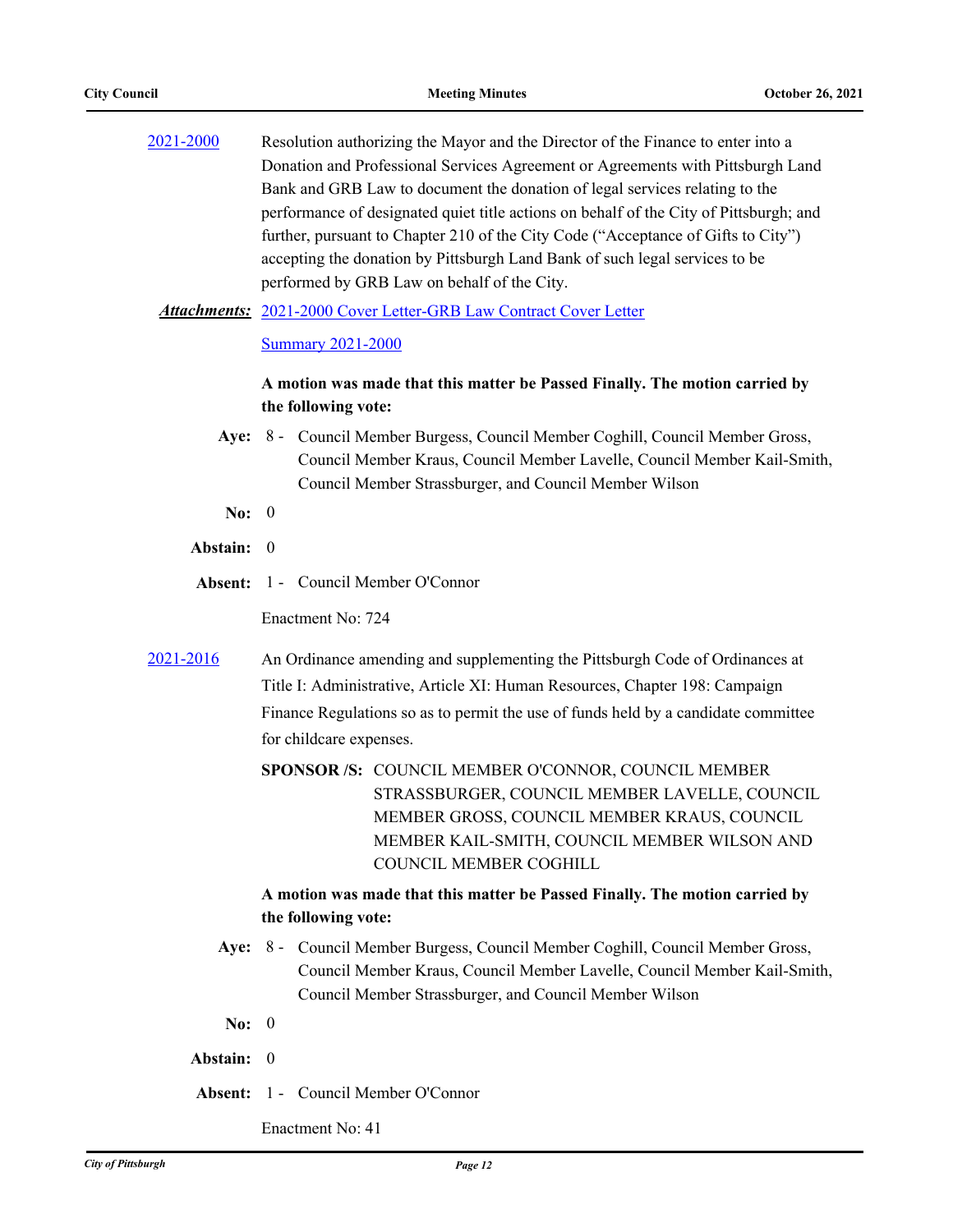| 2021-2058 | Resolution authorizing an Agreement or Agreements with Maher Duessel for services |
|-----------|-----------------------------------------------------------------------------------|
|           | related to the administration of the City's Emergency Rental Assistance Program   |
|           | (ERAP1) funding, at a cost not to exceed One Hundred Thousand Dollars             |
|           | $($100,000.00)$ .                                                                 |
|           | <b>Attachments:</b> 2021-2058 Cover Letter-2021 Treasury CARES Act Emergency      |
|           | Rental Assistance Program Letter Maher Duessel                                    |
|           | 2021-2058 - WCP21-059 Maher Duessel                                               |
|           | <b>Summary 2021-2058</b>                                                          |
|           | A motion was made that this matter be Passed Finally. The motion carried by       |
|           | the following vote:                                                               |
|           |                                                                                   |

- Aye: 8 Council Member Burgess, Council Member Coghill, Council Member Gross, Council Member Kraus, Council Member Lavelle, Council Member Kail-Smith, Council Member Strassburger, and Council Member Wilson
- **No:** 0
- **Abstain:** 0
- **Absent:** 1 Council Member O'Connor

Enactment No: 734

# **COUNCILMAN COREY O'CONNOR PRESENTS COMMITTEE ON PUBLIC SAFETY SERVICES**

[2021-2066](http://pittsburgh.legistar.com/gateway.aspx?m=l&id=/matter.aspx?key=26944) Report of the Committee on Public Safety Services for October 20, 2021 with an Affirmative Recommendation. **A motion was made that this matter be Read, Received and Filed. The motion carried.** [2021-2001](http://pittsburgh.legistar.com/gateway.aspx?m=l&id=/matter.aspx?key=26877) Resolution amending Resolution No. 512 of 2020, previously amending Resolution No. 246 of 2020, No. 493 of 2019 and Resolution No. 133 of 2018, authorizing the Mayor and Director of the Department of Public Safety to enter on behalf of the City of Pittsburgh into a fourth amended professional services agreement or agreements with Johnson Controls for continued security camera integration and support services at an additional cost of \$498,555 and extending such agreement(s) for one year, and increasing the overall agreement compensation to \$6,188,557. Attachments: 2021-2001 Cover Letter-Johnson Controls amendment letter sept2021 **[Summary 2021-2001](http://pittsburgh.legistar.com/gateway.aspx?M=F&ID=0123fb13-7eba-4be2-8b21-4f3a83127969.docx)** 

> **A motion was made that this matter be Passed Finally. The motion carried by the following vote:**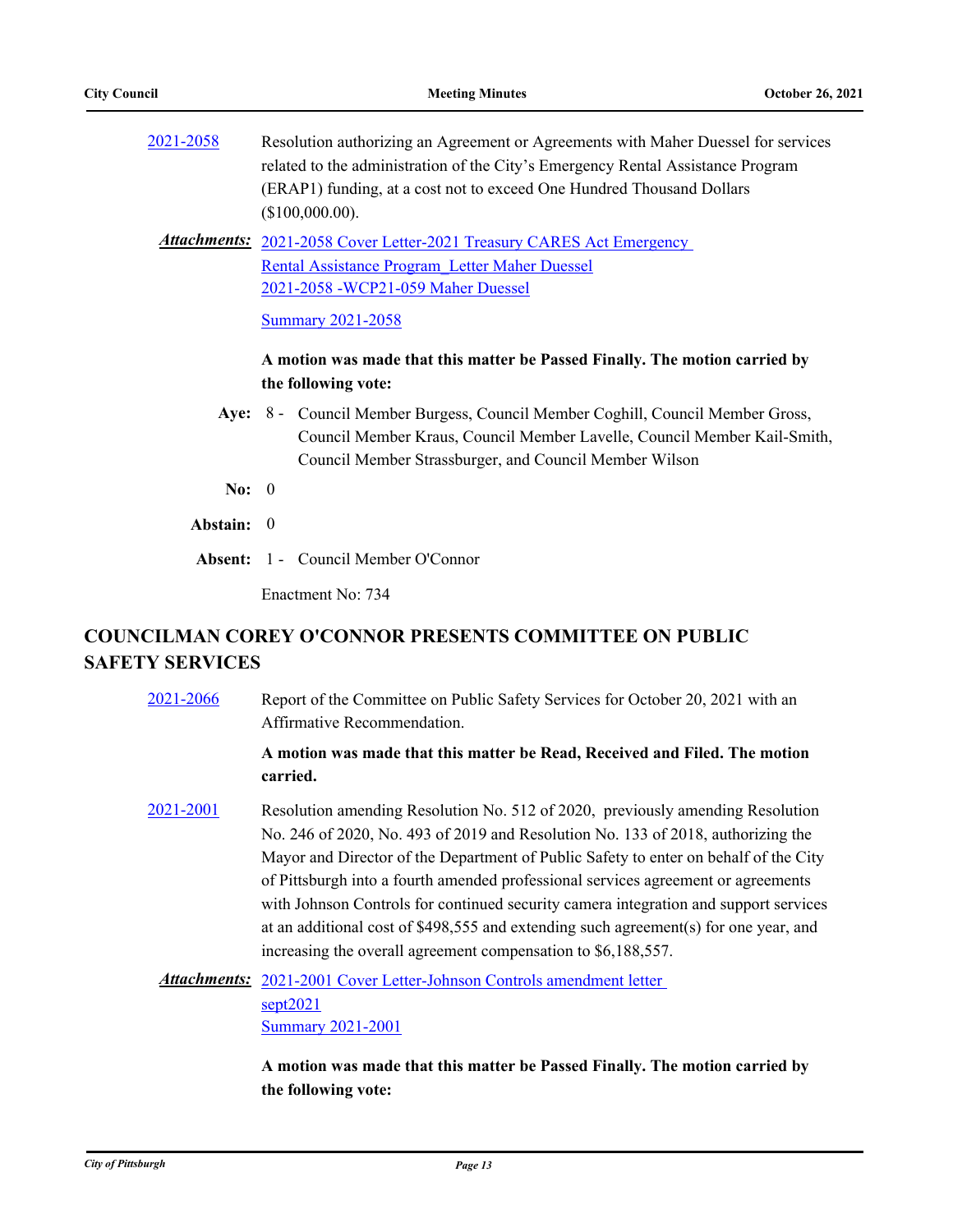|                     | Aye: 8 - Council Member Burgess, Council Member Coghill, Council Member Gross,<br>Council Member Kraus, Council Member Lavelle, Council Member Kail-Smith,                                                                                                                                                                            |
|---------------------|---------------------------------------------------------------------------------------------------------------------------------------------------------------------------------------------------------------------------------------------------------------------------------------------------------------------------------------|
|                     | Council Member Strassburger, and Council Member Wilson                                                                                                                                                                                                                                                                                |
| No: $0$             |                                                                                                                                                                                                                                                                                                                                       |
| Abstain: 0          |                                                                                                                                                                                                                                                                                                                                       |
|                     | <b>Absent:</b> 1 - Council Member O'Connor                                                                                                                                                                                                                                                                                            |
|                     | Enactment No: 725                                                                                                                                                                                                                                                                                                                     |
| 2021-2015           | Resolution directing the Bureau of Police to take immediate steps to improve its data<br>collection and the publication thereof in such a manner that meets specific<br>disaggregation criteria, making any necessary and appropriate changes to its internal<br>operating procedures to comply with the contents of this Resolution. |
|                     | SPONSOR /S: COUNCIL MEMBER O'CONNOR AND COUNCIL MEMBER<br><b>STRASSBURGER</b>                                                                                                                                                                                                                                                         |
|                     | A motion was made that this matter be Passed Finally. The motion carried by                                                                                                                                                                                                                                                           |
|                     | the following vote:                                                                                                                                                                                                                                                                                                                   |
|                     | Aye: 8 - Council Member Burgess, Council Member Coghill, Council Member Gross,<br>Council Member Kraus, Council Member Lavelle, Council Member Kail-Smith,<br>Council Member Strassburger, and Council Member Wilson                                                                                                                  |
| No: $0$             |                                                                                                                                                                                                                                                                                                                                       |
| Abstain: 0          |                                                                                                                                                                                                                                                                                                                                       |
|                     | Absent: 1 - Council Member O'Connor                                                                                                                                                                                                                                                                                                   |
|                     | Enactment No: 732                                                                                                                                                                                                                                                                                                                     |
| <b>PUBLIC WORKS</b> | <b>COUNCILMAN ANTHONY COGHILL PRESENTS COMMITTEE ON</b>                                                                                                                                                                                                                                                                               |
|                     |                                                                                                                                                                                                                                                                                                                                       |

[2021-2067](http://pittsburgh.legistar.com/gateway.aspx?m=l&id=/matter.aspx?key=26945) Report of the Committee on Public Works for October 20, 2021 with an Affirmative Recommendation.

> **A motion was made that this matter be Read, Received and Filed. The motion carried.**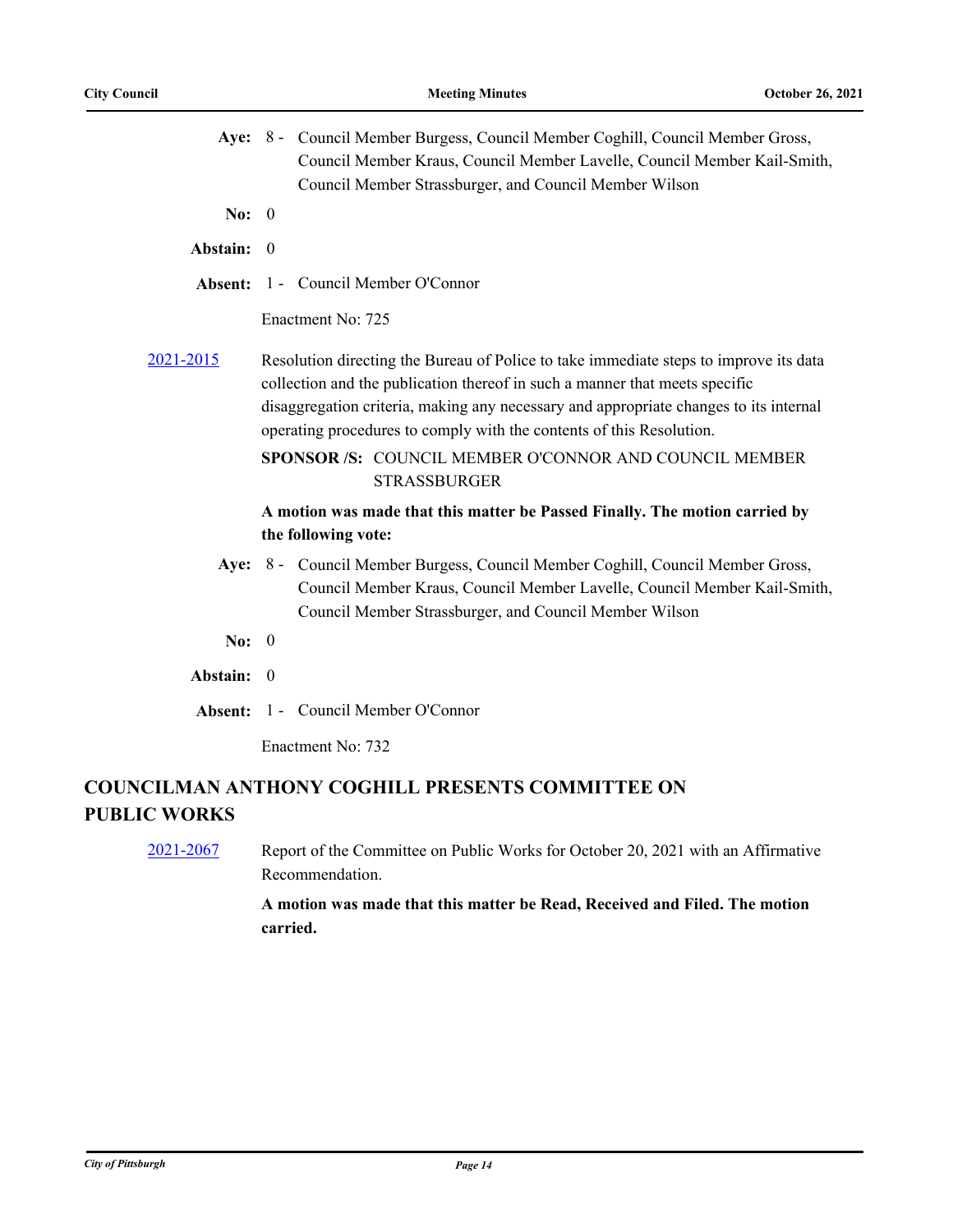| 2021-2045 | Resolution authorizing the Mayor and the Directors of the Department of Public              |
|-----------|---------------------------------------------------------------------------------------------|
|           | Works and the Department of Public Safety, on behalf of the City, to enter into a           |
|           | Lease Agreement or Agreements with Steamfitters Local Union 449 to allow the City           |
|           | to lease certain real property for use as Pittsburgh Bureau of Police facilities for a term |
|           | of sixty-four (64) months at a total cost not to exceed Three Million One Hundred           |
|           | Forty-Nine Thousand Fifty-Four Dollars and Sixty-Four Cents (\$3,149,054.64),               |
|           | excluding utilities.                                                                        |
|           |                                                                                             |

Attachments: [2021-2045 Cover Letter-Woodruff Lease Mayor Letter](http://pittsburgh.legistar.com/gateway.aspx?M=F&ID=d9175179-902e-4f24-9e6b-a40d7868801b.docx)

**[Summary 2021-2045](http://pittsburgh.legistar.com/gateway.aspx?M=F&ID=038b8046-00c0-4a17-bf9c-9fb3cf104509.docx)** 

# **A motion was made that this matter be Passed Finally. The motion carried by the following vote:**

- Aye: 8 Council Member Burgess, Council Member Coghill, Council Member Gross, Council Member Kraus, Council Member Lavelle, Council Member Kail-Smith, Council Member Strassburger, and Council Member Wilson
- **No:** 0
- **Abstain:** 0
- **Absent:** 1 Council Member O'Connor

Enactment No: 733

# **COUNCILMAN BOBBY WILSON PRESENTS COMMITTEE ON LAND USE & ECONOMIC DEVELOPMENT**

| 2021-2068 | Report of the Committee on Land Use and Economic Development for October 20,<br>2021 with an Affirmative Recommendation.                                                                                                                                                                                               |
|-----------|------------------------------------------------------------------------------------------------------------------------------------------------------------------------------------------------------------------------------------------------------------------------------------------------------------------------|
|           | A motion was made that this matter be Read, Received and Filed. The motion<br>carried.                                                                                                                                                                                                                                 |
| 2021-2005 | Resolution providing for an Agreement(s) and Contract(s) with Bromberg $\&$<br>Associates LLC for the purposes of providing effective communication services to<br>people with disabilities for the payment at a cost thereof, not to exceed \$27,000.00.                                                              |
|           | Attachments: 2021-2005 Cover Letter-Homewood Vacant Lot Study Accept -<br>Letter - AD edits[56]<br><b>Summary 2021-2005</b>                                                                                                                                                                                            |
|           | A motion was made that this matter be Passed Finally. The motion carried by                                                                                                                                                                                                                                            |
|           | the following vote:                                                                                                                                                                                                                                                                                                    |
|           | Aye: 8 - Council Member Burgess, Council Member Coghill, Council Member Gross,<br>$\alpha$ "Bet in $\alpha$ "Bet in the control of the control of the control of the control of the control of the control of the control of the control of the control of the control of the control of the control of the control of |

- Council Member Kraus, Council Member Lavelle, Council Member Kail-Smith, Council Member Strassburger, and Council Member Wilson
- **No:** 0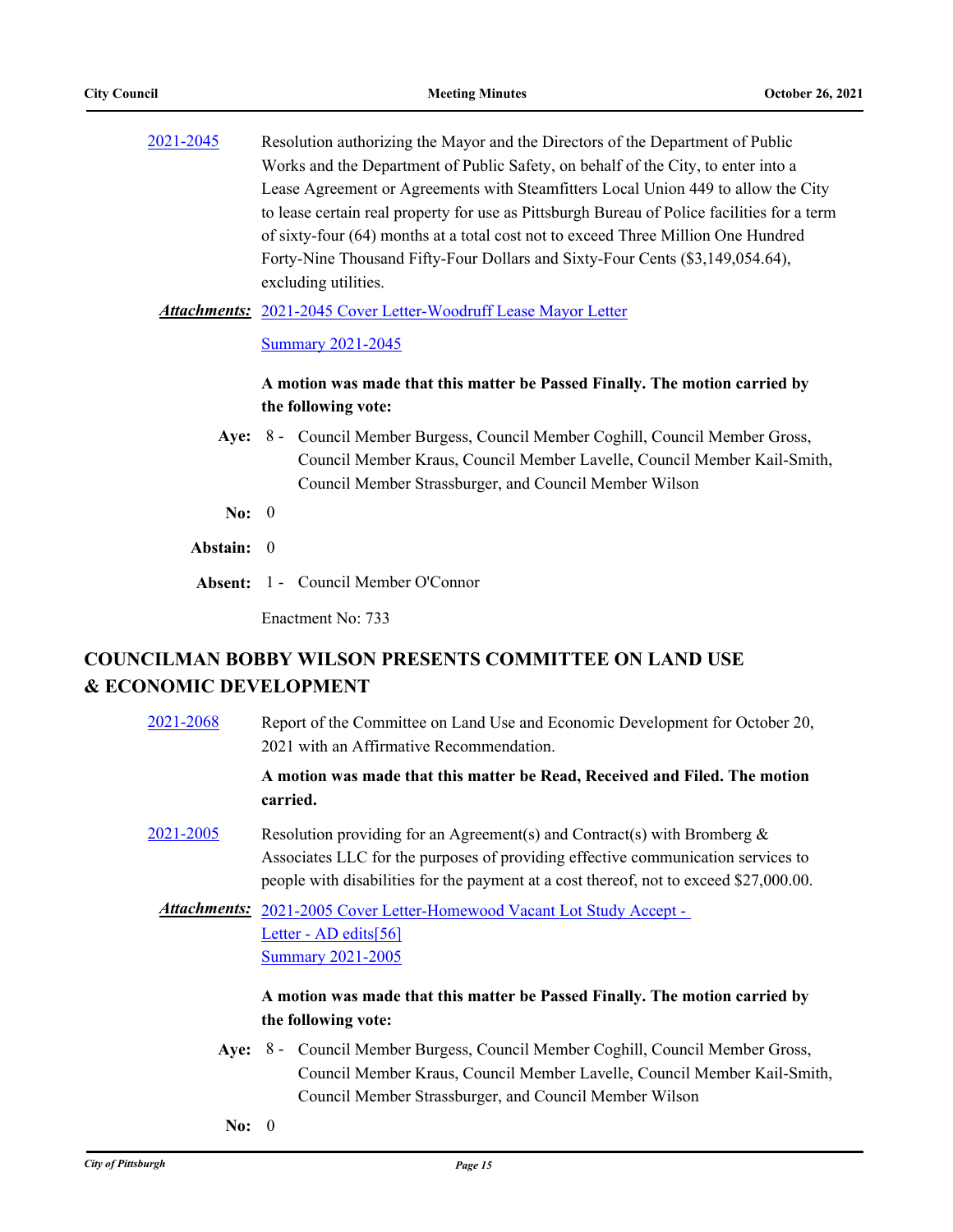| Abstain: 0       |                                                                                                                                                                                                                                                                                                                                                                                                                                                                                                                                                                                                               |
|------------------|---------------------------------------------------------------------------------------------------------------------------------------------------------------------------------------------------------------------------------------------------------------------------------------------------------------------------------------------------------------------------------------------------------------------------------------------------------------------------------------------------------------------------------------------------------------------------------------------------------------|
|                  | <b>Absent: 1 - Council Member O'Connor</b>                                                                                                                                                                                                                                                                                                                                                                                                                                                                                                                                                                    |
|                  | Enactment No: 729                                                                                                                                                                                                                                                                                                                                                                                                                                                                                                                                                                                             |
| <u>2021-2006</u> | Resolution amending resolution No. 216 of 2020 entitled "Resolution authorizing the<br>Mayor and Director of the Department of City Planning to apply for grant funding<br>from the Pennsylvania Department of Conservation and Natural Resources'<br>Community Conservation Partnerships Program to provide funding for the master<br>planning process of Fowler Park" to add language to allow the City of Pittsburgh to<br>accept the grant award and spend the Funds.                                                                                                                                     |
|                  | Attachments: 2021-2006 Cover Letter-Fowler Park Planning amend C2P2 -                                                                                                                                                                                                                                                                                                                                                                                                                                                                                                                                         |
|                  | Letter<br><b>Summary 2021-2006</b>                                                                                                                                                                                                                                                                                                                                                                                                                                                                                                                                                                            |
|                  | A motion was made that this matter be Passed Finally. The motion carried by                                                                                                                                                                                                                                                                                                                                                                                                                                                                                                                                   |
|                  | the following vote:                                                                                                                                                                                                                                                                                                                                                                                                                                                                                                                                                                                           |
|                  | Aye: 8 - Council Member Burgess, Council Member Coghill, Council Member Gross,<br>Council Member Kraus, Council Member Lavelle, Council Member Kail-Smith,<br>Council Member Strassburger, and Council Member Wilson                                                                                                                                                                                                                                                                                                                                                                                          |
| No: $0$          |                                                                                                                                                                                                                                                                                                                                                                                                                                                                                                                                                                                                               |
| Abstain:         | $\overline{0}$                                                                                                                                                                                                                                                                                                                                                                                                                                                                                                                                                                                                |
|                  | Absent: 1 - Council Member O'Connor                                                                                                                                                                                                                                                                                                                                                                                                                                                                                                                                                                           |
|                  | Enactment No: 730                                                                                                                                                                                                                                                                                                                                                                                                                                                                                                                                                                                             |
| 2021-2007        | Resolution further amending Resolution No. 840 of 2019, effective December 23,<br>2019, as amended, entitled "Resolution adopting and approving the 2020 Capital<br>Budget and the 2020 Community Development Block Grant Program, and the 2020<br>through 2025 Capital Improvement Program," so as to identify specific projects in<br>City Council District 6 and authorize a subsequent Agreement or Agreements for<br>operation/administrative expenses, maintenance, purchase of equipment, and/or<br>rehabilitation of neighborhood facilities on behalf of the residents of the City of<br>Pittsburgh. |
|                  | Attachments: 2021-2007 Cover Letter-Public Service Grant<br>PY20 D6 Legislation Letter 100521<br><b>Summary 2021-2007</b>                                                                                                                                                                                                                                                                                                                                                                                                                                                                                     |
|                  | A motion was made that this matter be Passed Finally. The motion carried by                                                                                                                                                                                                                                                                                                                                                                                                                                                                                                                                   |

**the following vote:**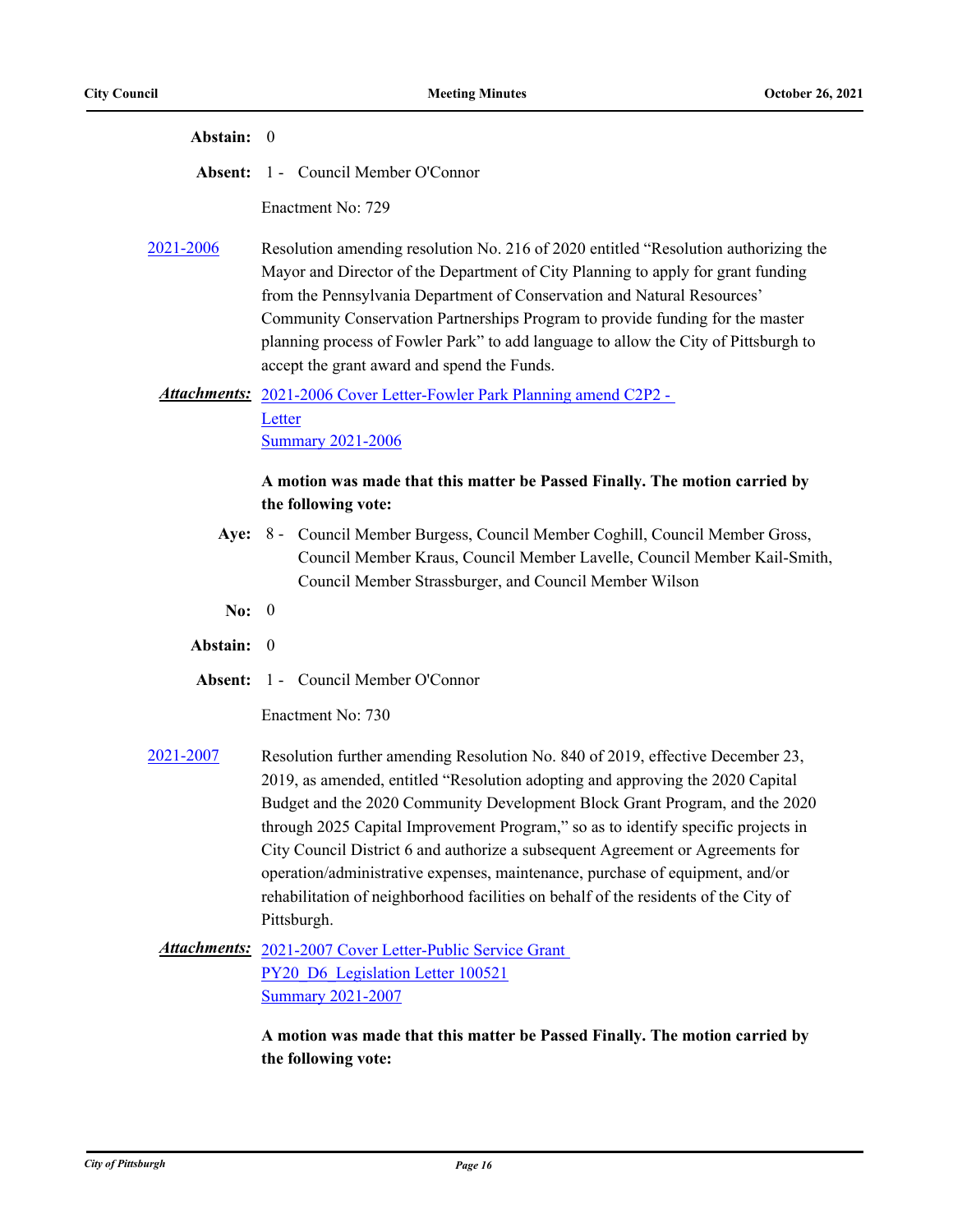|  | Aye: 8 - Council Member Burgess, Council Member Coghill, Council Member Gross, |
|--|--------------------------------------------------------------------------------|
|  | Council Member Kraus, Council Member Lavelle, Council Member Kail-Smith,       |
|  | Council Member Strassburger, and Council Member Wilson                         |

**No:** 0

### **Abstain:** 0

**Absent:** 1 - Council Member O'Connor

Enactment No: 731

# **COUNCILWOMAN ERIKA STRASSBURGER PRESENTS COMMITTEE ON INNOVATION, PERFORMANCE AND ASSET MANAGEMENT**

[2021-2069](http://pittsburgh.legistar.com/gateway.aspx?m=l&id=/matter.aspx?key=26947) Report of the Committee on Innovation, Performance and Asset Management for October 20, 2021 with an Affirmative Recommendation.

## **A motion was made that this matter be Read, Received and Filed. The motion carried.**

[2021-2002](http://pittsburgh.legistar.com/gateway.aspx?m=l&id=/matter.aspx?key=26878) Resolution amending Resolution No. 548 of 2019 which amended Resolution No. 801 of 2017 which authorized the Mayor and the Director of the Department of Innovation & Performance to enter into an Agreement, Agreements or Amendments with Amcom for the lease of the Multi-Function Devices and the Managed Print Services for a sum not to exceed Three Hundred Seventy-five Thousand Dollars \$375,000 per year for 5 years, by increasing the not to exceed amount to Two Million Five Hundred Eight Five Thousand Dollars (2,585,000).

### Attachments: [2021-2002 Cover Letter-Amcom Revised Letter - signed](http://pittsburgh.legistar.com/gateway.aspx?M=F&ID=bc263bf1-3bf2-439d-87ed-f0fea0336789.pdf)

#### **[Summary 2021-2002](http://pittsburgh.legistar.com/gateway.aspx?M=F&ID=0def7614-2c9e-4823-90f0-1b445c579a07.docx)**

## **A motion was made that this matter be Passed Finally. The motion carried by the following vote:**

- Aye: 8 Council Member Burgess, Council Member Coghill, Council Member Gross, Council Member Kraus, Council Member Lavelle, Council Member Kail-Smith, Council Member Strassburger, and Council Member Wilson
- **No:** 0

#### **Abstain:** 0

**Absent:** 1 - Council Member O'Connor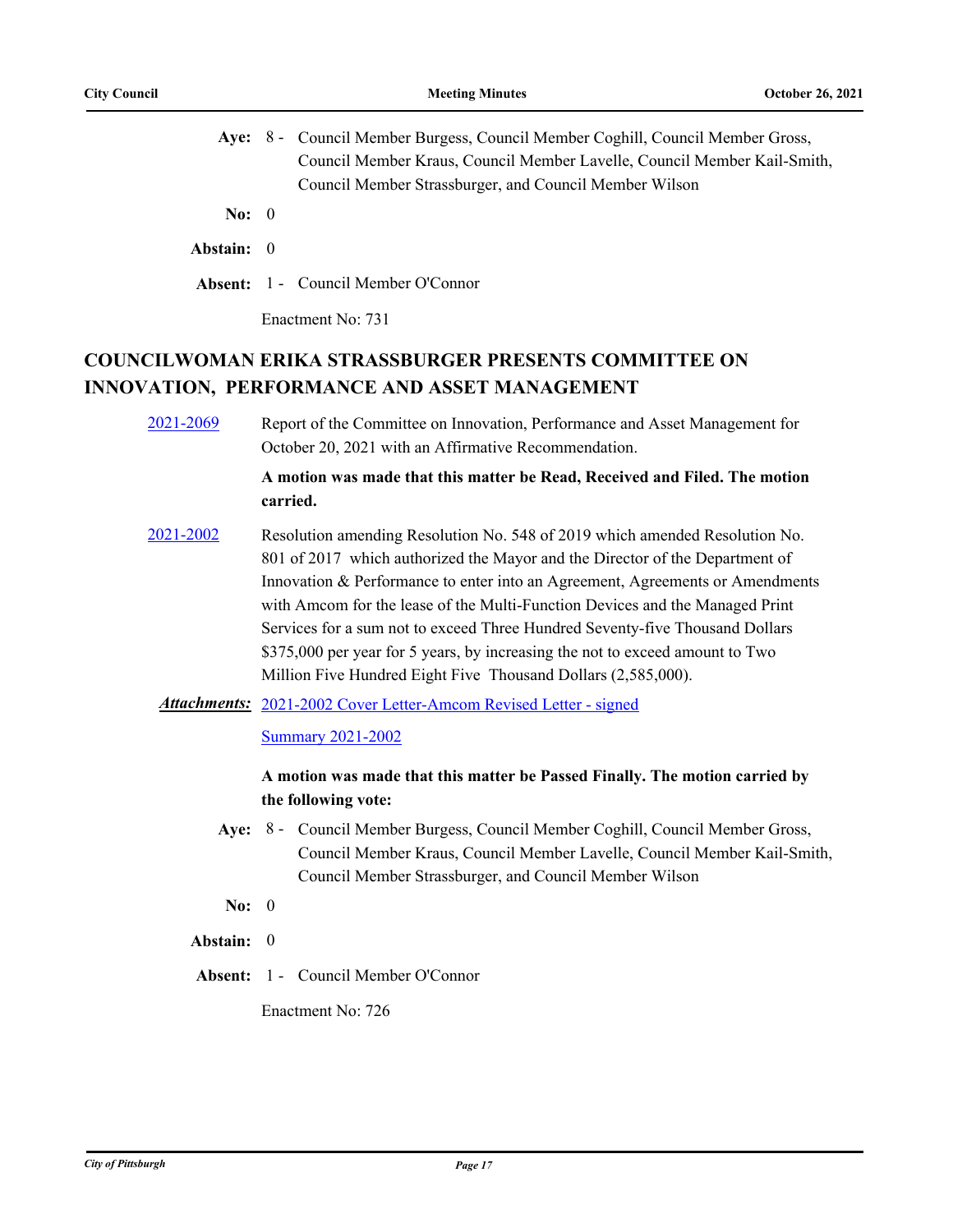| 2021-2003 | Resolution authorizing the Mayor and the Director of Innovation & Performance to<br>enter into a one (1) year agreement with Vision Point Systems ("VPS") to obtain<br>Twilio Flex support services to meet the needs of the City of Pittsburgh at a sum not<br>to exceed Thirty Thousand Dollars (\$30,000).                                                                                |
|-----------|----------------------------------------------------------------------------------------------------------------------------------------------------------------------------------------------------------------------------------------------------------------------------------------------------------------------------------------------------------------------------------------------|
|           | <b>Attachments:</b> 2021-2003 Cover Letter-VPS Letter - signed                                                                                                                                                                                                                                                                                                                               |
|           | 2021-2003 - WCP21-053 Vision Point Systems                                                                                                                                                                                                                                                                                                                                                   |
|           | <b>Summary 2021-2003</b>                                                                                                                                                                                                                                                                                                                                                                     |
|           | A motion was made that this matter be Passed Finally. The motion carried by<br>the following vote:                                                                                                                                                                                                                                                                                           |
|           | Aye: 8 - Council Member Burgess, Council Member Coghill, Council Member Gross,<br>Council Member Kraus, Council Member Lavelle, Council Member Kail-Smith,<br>Council Member Strassburger, and Council Member Wilson                                                                                                                                                                         |
| No: $0$   |                                                                                                                                                                                                                                                                                                                                                                                              |
| Abstain:  | $\theta$                                                                                                                                                                                                                                                                                                                                                                                     |
| Absent:   | 1 - Council Member O'Connor                                                                                                                                                                                                                                                                                                                                                                  |
|           | Enactment No: 727                                                                                                                                                                                                                                                                                                                                                                            |
| 2021-2004 | Resolution authorizing the Mayor and the Director of the Department of Innovation $\&$<br>Performance to enter into an agreement or agreements with Google for their Assured<br>Workload program to securely store sensitive data in Google Cloud Platform<br>according to federal data standards to be in compliance with U.S. Department of<br>Criminal Justice Information Systems (CJIS) |
|           | Attachments: 2021-2004 Cover Letter-Google Assured Workload Letter -<br>signed                                                                                                                                                                                                                                                                                                               |
|           | <b>Summary 2021-2004</b>                                                                                                                                                                                                                                                                                                                                                                     |
|           | A motion was made that this matter be Passed Finally. The motion carried by<br>the following vote:                                                                                                                                                                                                                                                                                           |
|           | Aye: 8 - Council Member Burgess, Council Member Coghill, Council Member Gross,<br>Council Member Kraus, Council Member Lavelle, Council Member Kail-Smith,<br>Council Member Strassburger, and Council Member Wilson                                                                                                                                                                         |
| No: $0$   |                                                                                                                                                                                                                                                                                                                                                                                              |
| Abstain:  | $\theta$                                                                                                                                                                                                                                                                                                                                                                                     |
| Absent:   | 1 - Council Member O'Connor                                                                                                                                                                                                                                                                                                                                                                  |
|           | Enactment No: 728                                                                                                                                                                                                                                                                                                                                                                            |
|           |                                                                                                                                                                                                                                                                                                                                                                                              |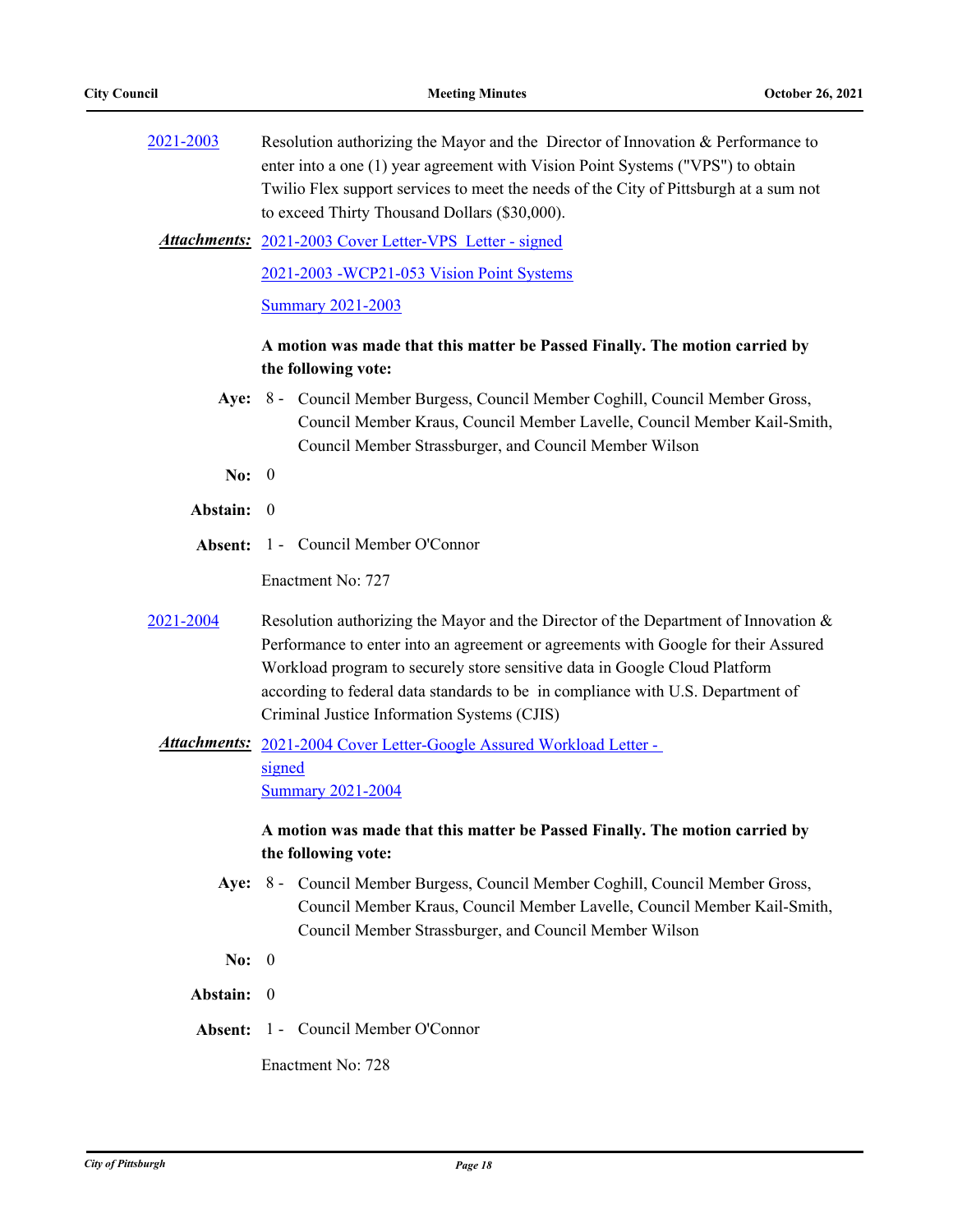# **COUNCILWOMAN DEBORAH L. GROSS PRESENTS COMMITTEE ON INTERGOVERNMENTAL AFFAIRS**

| 2021-2070 | Report of the Committee on Intergovernmental Affairs for October 20, 2021 with an<br>Affirmative Recommendation.                                                                                                                                                                |
|-----------|---------------------------------------------------------------------------------------------------------------------------------------------------------------------------------------------------------------------------------------------------------------------------------|
|           | A motion was made that this matter be Read, Received and Filed. The motion<br>carried.                                                                                                                                                                                          |
| 2021-1519 | Resolution adopting Plan Revision to the City of Pittsburgh's Official Sewage<br>Facilities Plan for proposed land development located at 4554-4564 Penn Avenue at<br>the parcels numbered 49-M-121, 49-M-122, 49-M-123, 49-M-124, 49-M-125,<br>49-M-126, Pittsburgh, PA 15224. |
|           | Attachments: 2021-1519 Cover Letter-Sewer Module Cover Letter 4554-4564<br>Penn Ave<br>2021-1519 -161841 - Planning Module Package Compiled<br>2021-1519 - Sewer Module Questionnaire for Council 4554-4564<br><u>Penn Ave</u><br><b>Summary 2021-1519</b>                      |

# **A motion was made that this matter be Passed Finally. The motion carried by the following vote:**

- Aye: 8 Council Member Burgess, Council Member Coghill, Council Member Gross, Council Member Kraus, Council Member Lavelle, Council Member Kail-Smith, Council Member Strassburger, and Council Member Wilson
- **No:** 0
- **Abstain:** 0
- **Absent:** 1 Council Member O'Connor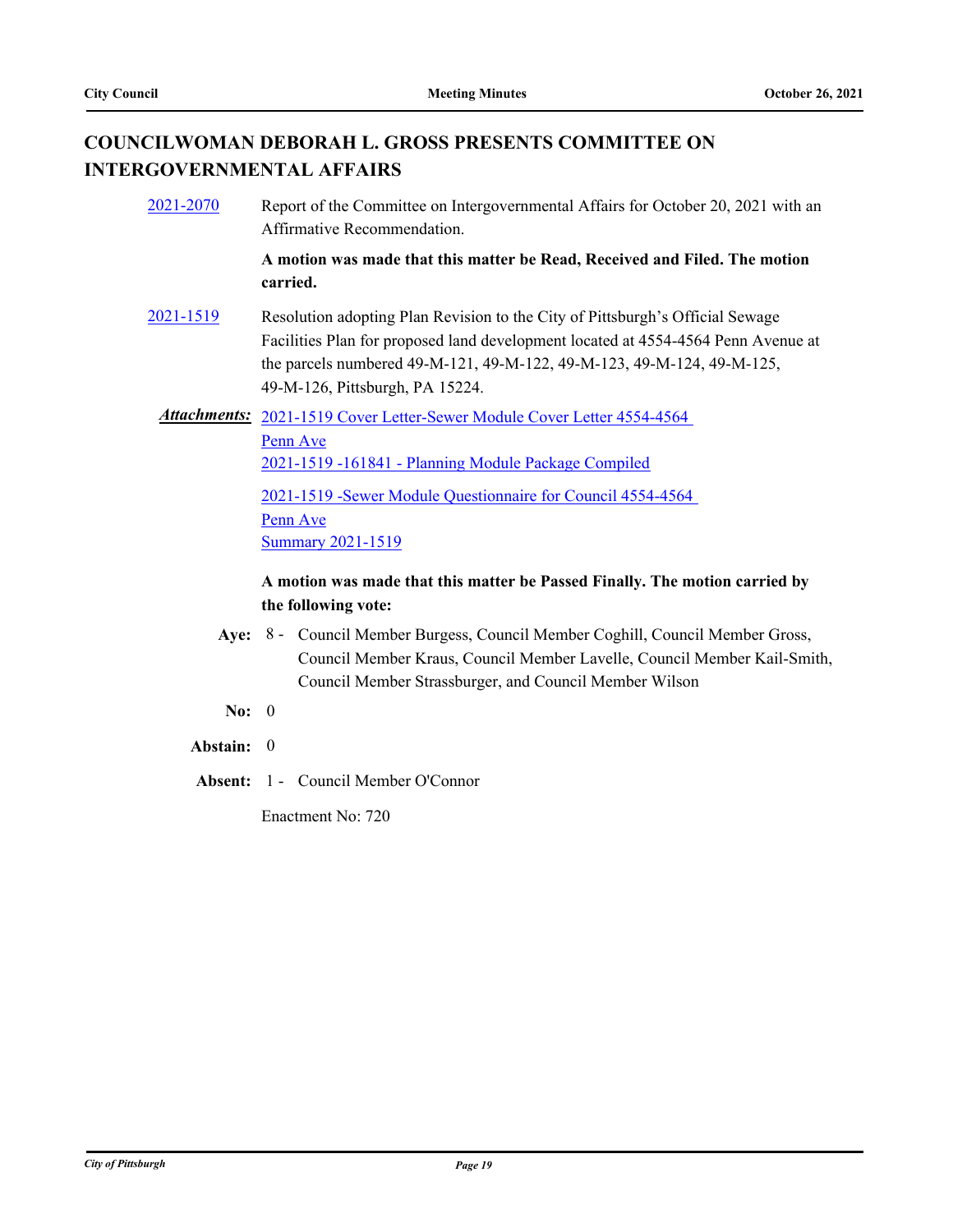| 2021-1994  | Resolution adopting Plan Revision to the City of Pittsburgh's Official Sewage<br>Facilities Plan for proposed land development located at 2400 E. Carson Street at the<br>parcel numbered 12-L-236-0-2 and S. 24th Street at the parcel numbered 12-L-264<br>Pittsburgh, PA 15203.                                                                                           |
|------------|------------------------------------------------------------------------------------------------------------------------------------------------------------------------------------------------------------------------------------------------------------------------------------------------------------------------------------------------------------------------------|
|            | Attachments: 2021-1994 Cover Letter-Sewer Module Cover Letter - 2400 East                                                                                                                                                                                                                                                                                                    |
|            | Carson<br>2021-1994 -0202100135 - SFPM Compiled                                                                                                                                                                                                                                                                                                                              |
|            | 2021-1994 - Sewer Module Questionnaire for Council - 2400 East                                                                                                                                                                                                                                                                                                               |
|            | Carson at 24th St                                                                                                                                                                                                                                                                                                                                                            |
|            | <b>Summary 2021-1994</b>                                                                                                                                                                                                                                                                                                                                                     |
|            | A motion was made that this matter be Passed Finally. The motion carried by<br>the following vote:                                                                                                                                                                                                                                                                           |
|            | Aye: 8 - Council Member Burgess, Council Member Coghill, Council Member Gross,<br>Council Member Kraus, Council Member Lavelle, Council Member Kail-Smith,<br>Council Member Strassburger, and Council Member Wilson                                                                                                                                                         |
| No: $0$    |                                                                                                                                                                                                                                                                                                                                                                              |
| Abstain: 0 |                                                                                                                                                                                                                                                                                                                                                                              |
| Absent:    | 1 - Council Member O'Connor                                                                                                                                                                                                                                                                                                                                                  |
|            | Enactment No: 721                                                                                                                                                                                                                                                                                                                                                            |
| 2021-1995  | Resolution adopting the Plan Revision to the City of Pittsburgh's Official Sewage<br>Facilities Plan for 665 Ridge Avenue, a Light of Life Ministries project which will<br>involve the development of a lot with proposed renovations and vertical addition to<br>their existing building. The site address is 665 Ridge Avenue, Pittsburgh, PA 15212,<br>in the 22nd Ward. |
|            | Attachments: 2021-1995 Cover Letter-Sewer Module Cover Letter - 665 Ridge                                                                                                                                                                                                                                                                                                    |
|            | $\mathbf{A}$ ve                                                                                                                                                                                                                                                                                                                                                              |
|            | 2021-1995 - Light of Life Submission - City Resolution                                                                                                                                                                                                                                                                                                                       |
|            | 2021-1995 - Sewer Module Questionnaire - Light of Life (665)                                                                                                                                                                                                                                                                                                                 |
|            | <b>Ridge Ave)</b>                                                                                                                                                                                                                                                                                                                                                            |
|            | <b>Summary 2021-1995</b>                                                                                                                                                                                                                                                                                                                                                     |
|            | A motion was made that this matter be Passed Finally. The motion carried by<br>the following vote:                                                                                                                                                                                                                                                                           |
| Aye:       | 8 - Council Member Burgess, Council Member Coghill, Council Member Gross,<br>Council Member Kraus, Council Member Lavelle, Council Member Kail-Smith,<br>Council Member Strassburger, and Council Member Wilson                                                                                                                                                              |
| No: 0      |                                                                                                                                                                                                                                                                                                                                                                              |